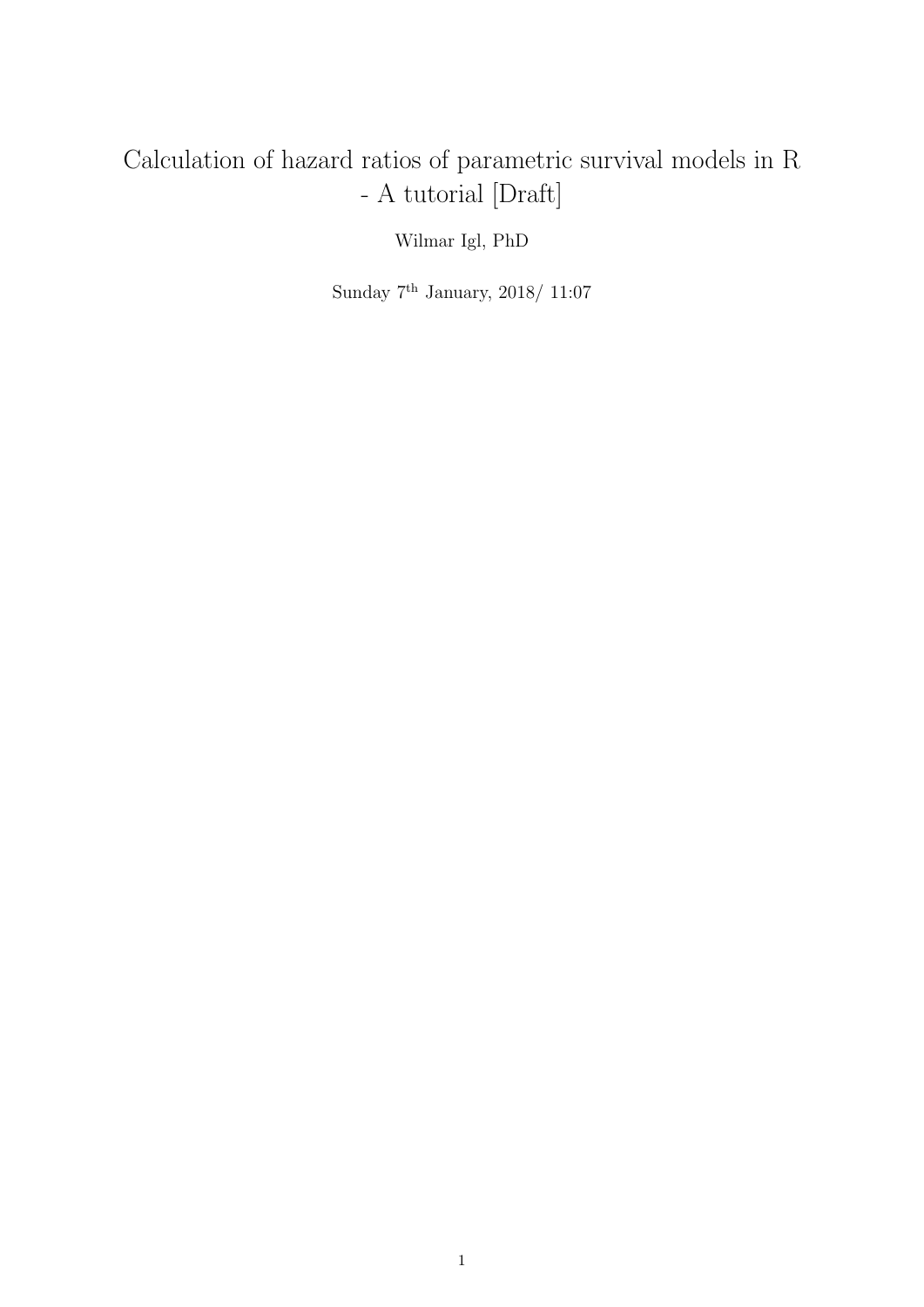# Contents

| 1        | Overview<br>3                                                                                                                                                                                                |                                                                                                   |  |  |  |
|----------|--------------------------------------------------------------------------------------------------------------------------------------------------------------------------------------------------------------|---------------------------------------------------------------------------------------------------|--|--|--|
| $\bf{2}$ | <b>Cautionary Notes</b><br>2.1<br>2.2                                                                                                                                                                        | 3<br>3<br>$\boldsymbol{3}$                                                                        |  |  |  |
| $\bf{3}$ | Data example<br>4                                                                                                                                                                                            |                                                                                                   |  |  |  |
| 4        | Calculation of an (average) hazard ratio based on the Cox PH model<br>$\overline{\bf{4}}$                                                                                                                    |                                                                                                   |  |  |  |
| 5        | Calculation of the hazard ratio of proportional hazards survival models<br>5.1<br>5.1.1<br>5.1.2<br>5.2<br>5.2.1<br>5.2.2<br>5.3<br>5.3.1<br>5.3.2                                                           | 5<br>5<br>5<br>$\overline{5}$<br>6<br>6<br>$\overline{7}$<br>9<br>9<br>9                          |  |  |  |
| 6        | Calculation of an (average) hazard ratio for accelerated failure time models<br>6.1<br>6.1.1<br>6.1.2<br>6.1.3<br>6.1.4<br>6.2<br>6.2.1<br>6.2.2<br>Theory<br>6.3<br>6.3.1<br>6.3.2<br>6.4<br>6.4.1<br>6.4.2 | 10<br><sup>10</sup><br>10<br>11<br>11<br>11<br>12<br>12<br>17<br>18<br>18<br>23<br>24<br>24<br>29 |  |  |  |
|          | References<br>30                                                                                                                                                                                             |                                                                                                   |  |  |  |

|  | 7 Software information |  |
|--|------------------------|--|
|--|------------------------|--|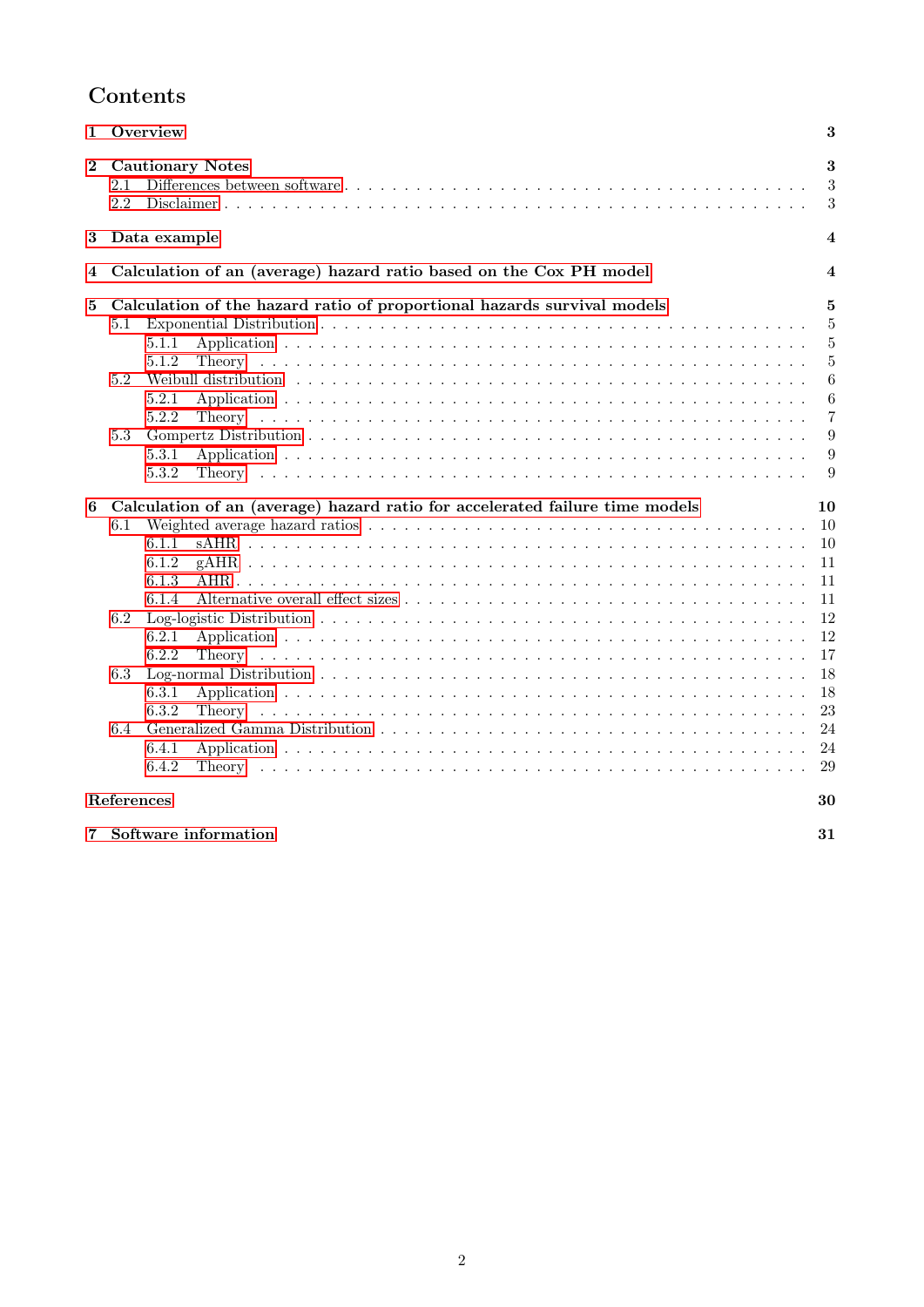# <span id="page-2-0"></span>1 Overview

This tutorial aims to support the interpretation of parametric time-to-event models by explaining how to calculate the hazard ratio, which is a conventional effect size to evaluate clinical relevance of treatment effects. The following distributions, which are considered most important for health economic analyses, are imple-

mented in the flexsurv package (cf ?flexsurvreg):

- 1. exp: exponential (PH model)
- 2. weibull: Weibull (AFT model/PH model)
- 3. gompertz: Gompertz (PH model)
- 4. llogis: log-logistic (AFT model)
- 5. lnorm: lognormal (AFT model)
- 6. gengamma: Generalized gamma (AFT model)

A single, constant hazard ratio can only be calculated for distributions, for which the hazard ratio does not depend on time and assumes proportional hazards. For the exponential, Weibull (if PH parametrisation is used), and Gompertz distribution, a single, constant hazard ratio can be computed, but not for the remaining accelerated failure time (AFT) models.

# <span id="page-2-1"></span>2 Cautionary Notes

#### <span id="page-2-2"></span>2.1 Differences between software

Distributions, which are used for parametric time-to-event models may use various parametrizations, which are different between R and other statistical analysis systems, eg SAS, but also within R packages, which may lead to misinterpretation of results.

Special attention is recommended when using the Weibull distribution, which is different between:

- R vs SAS
- R

```
– stats::dweibull()
```
- survival::survreg(..., dist="weibull")
- flexsurv::flexsurvreg(..., dist="weibull")
- eha::weibreg()

The differences concern the implementation as PH vs. AFT model, but also the definition of shape and scale. Therefore, careful study of the documentation of functions is recommended (see also [Zhang \[2016\]](#page-29-1)).

#### <span id="page-2-3"></span>2.2 Disclaimer

This program<sup>[1](#page-2-4)</sup> is free software; you can redistribute it and/or modify it under the terms of the GNU General Public License as published by the Free Software Foundation;

This program is distributed in the hope that it will be useful, but without any warranty; without even the implied warranty of merchantability or fitness for a particular purpose. See the GNU General PublicLicense for more details. You can retrieve a copy of the GNU public licence version 3 online<sup>[2](#page-2-5)</sup>.

<span id="page-2-4"></span><sup>1</sup>Program is used here in the sense of literate programming, which combines natural language and computer language in an integrated program or document, respectively.

<span id="page-2-5"></span><sup>2</sup>https://www.gnu.org/licenses/gpl-3.0.en.html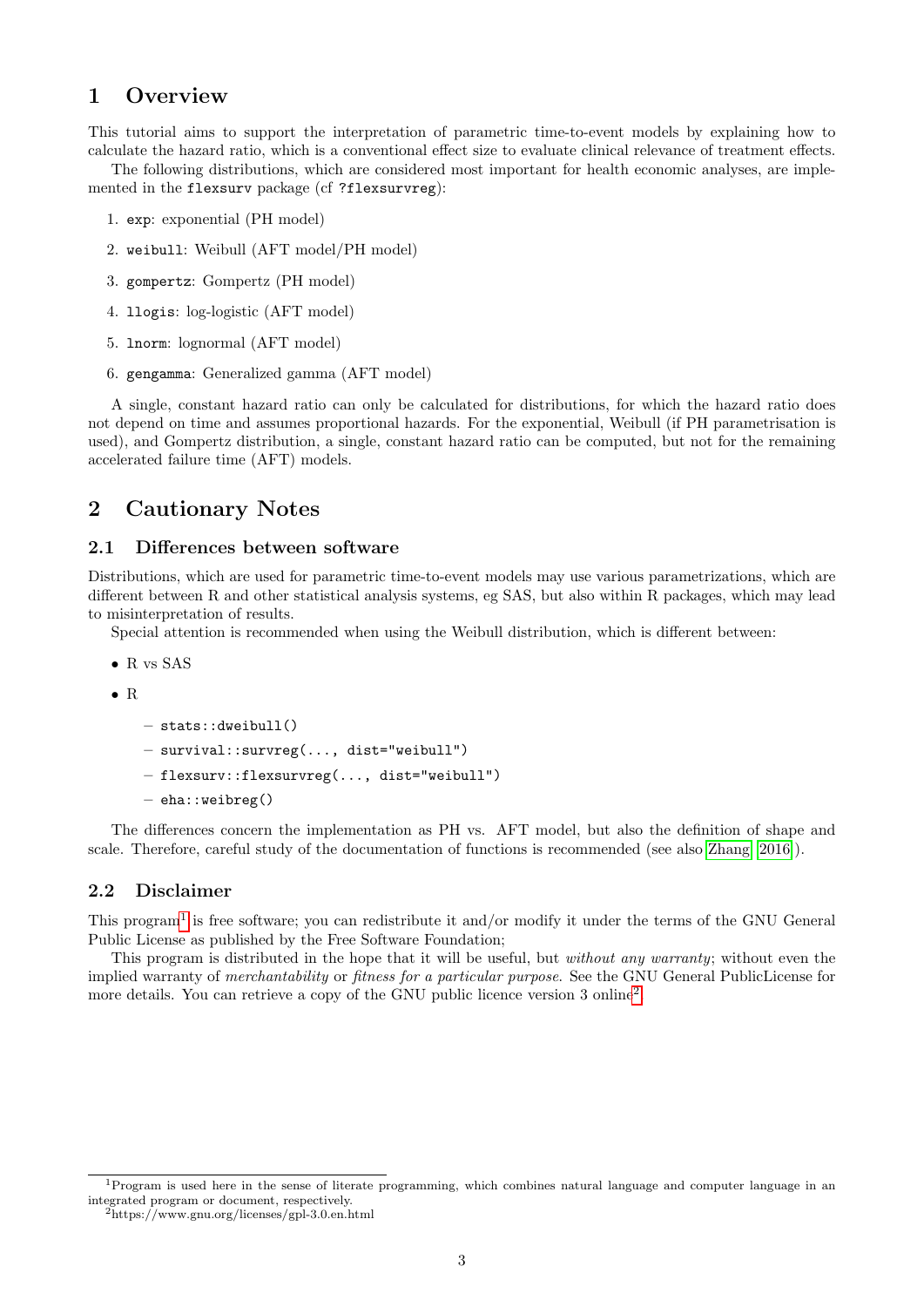# <span id="page-3-0"></span>3 Data example

The Breast Cancer Survival Data (German Breast Cancer Study Group, 1984-1989) from the flexsurv package with survival times of 686 patients with primary node-positive breast cancer is used as a data example:

```
data(bc)
#help(bc)
bc$recyrs <- bc$rectime/365.25 # years
bc$group <- factor(bc$group, levels=c("Poor", "Medium", "Good"))
```
# <span id="page-3-1"></span>4 Calculation of an (average) hazard ratio based on the Cox PH model

The hazard ratio based on the standard Cox PH model.

```
library(survival)
fit.coxph <- coxph(formula = Surv(recyrs, censrec) ~ group, data=bc)
print(fit.coxph)
## Call:
## coxph(formula = Surv(recyrs, censrec) ~ group, data = bc)
##
## coef exp(coef) se(coef) z p
## groupMedium -0.778 0.459 0.130 -5.98 2.3e-09
## groupGood -1.618 0.198 0.165 -9.83 < 2e-16
##
## Likelihood ratio test=114 on 2 df, p=0
## n= 686, number of events= 299
hr.coxph <- exp(coef(fit.coxph))["groupGood"]
cat("The Hazard Ratio (Good:Poor) is ", round(hr.coxph, 4), ".")
## The Hazard Ratio (Good:Poor) is 0.1983 .
```
with censoring correction and robust variance estimation) [\[Schemper et al., 2009\]](#page-29-2).

The (averaged) hazard ratio based on the weighted Cox PH model (using Prentice & Kalbfleisch weights

```
library(coxphw)
fit.coxphw <- coxphw(formula = Surv(recyrs, censrec) ~ group, template="AHR", data=bc)
print(fit.coxphw)
## coxphw(formula = Surv(recyrs, censrec) ~ group, data = bc, template = "AHR")
##
## Model fitted by weighted estimation (AHR template)
##
## coef se(coef) exp(coef) lower 0.95 upper 0.95 z
## groupMedium -0.8002188 0.1421561 0.4492306 0.3399898 0.5935713 -5.629154
## groupGood -1.7732565 0.1822368 0.1697792 0.1187857 0.2426637 -9.730506
## p
## groupMedium 1.810959e-08
## groupGood 0.000000e+00
##
## Wald Chi-square=102.1684 on 2df, p=0, n=686
oc.coxphw <- concord(fit.coxphw)
hr.coxphw <- oc.coxphw["groupGood", "concordance prob."]
cat("The Hazard Ratio (Good:Poor) is ", round(hr.coxphw, 4), ".")
## The Hazard Ratio (Good:Poor) is 0.1451 .
```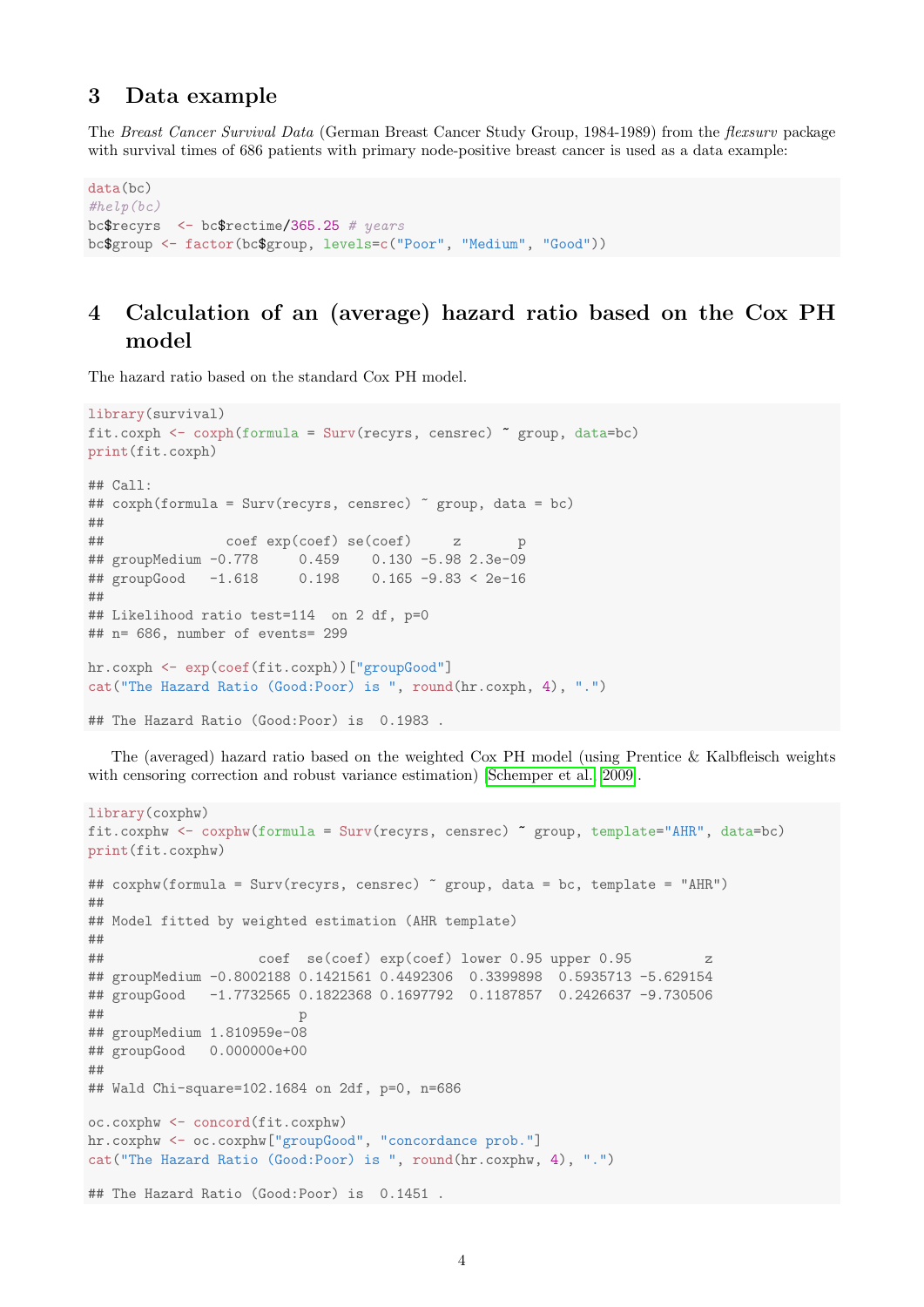# <span id="page-4-0"></span>5 Calculation of the hazard ratio of proportional hazards survival models

#### <span id="page-4-1"></span>5.1 Exponential Distribution

#### <span id="page-4-2"></span>5.1.1 Application

The HR, which compares treatment i with a reference treatment, can be computed from the estimates for treatment i from the table of coefficients as follows:

$$
\text{HR}_i = \exp(\beta_i) \tag{1}
$$

```
library(flexsurv)
fit.exp <- flexsurvreg(formula = Surv(recyrs, censrec) ~ group, dist="exp", data=bc)
print(fit.exp)
## Call:
## flexsurvreg(formula = Surv(recyrs, censrec) ~ group, data = bc,
\# dist = "exp")
##
## Estimates:
## data mean est L95% U95% se exp(est)
## rate NA 0.2812 0.2389 0.3309 0.0233 NA
## groupMedium 0.3338 -0.7195 -0.9721 -0.4669 0.1289 0.4870
## groupGood 0.3338 -1.5375 -1.8566 -1.2184 0.1628 0.2149
## L95% U95%
## rate NA NA
## groupMedium 0.3783 0.6269
## groupGood 0.1562 0.2957
##
## N = 686, Events: 299, Censored: 387
## Total time at risk: 2111.978
## Log-likelihood = -830.9014, df = 3
## AIC = 1667.803
hr.exp <- exp(coef(fit.exp)["groupGood"])
cat("The Hazard Ratio (Good:Poor) is ", round(hr.exp, 4), ".")
## The Hazard Ratio (Good:Poor) is 0.2149 .
```
Therefore, the hazard ratio of patients in the good prognostic group to die is 0.2149 compared to patients in the poor prognostic group, ie about an 79% reduction of the hazard.

#### <span id="page-4-3"></span>5.1.2 Theory

For transparency the derivation is given below:

First, the documentation for the time-to-event regression model is retrieved using ?flexsurv::flexsurvreg. Second, the name (stem) of the exponential distribution function is used, and the respective density distribution function retrieved using ?dexp. The documentation for the exponential density function does not give the parametrization for the hazard function  $h(t)$ , but can be taken from the literature as constant function  $h(t) = \lambda$ . Considering that the hazard ratio is calculated as  $(0=control, 1=experimental)$ :

$$
HR = \frac{h_1(t)}{h_0(t)}\tag{2}
$$

(3)

The hazard function is (rate parameter  $\lambda$ ):

$$
h(t) = \lambda \tag{4}
$$

The hazard function in the control group  $(=0)$  is: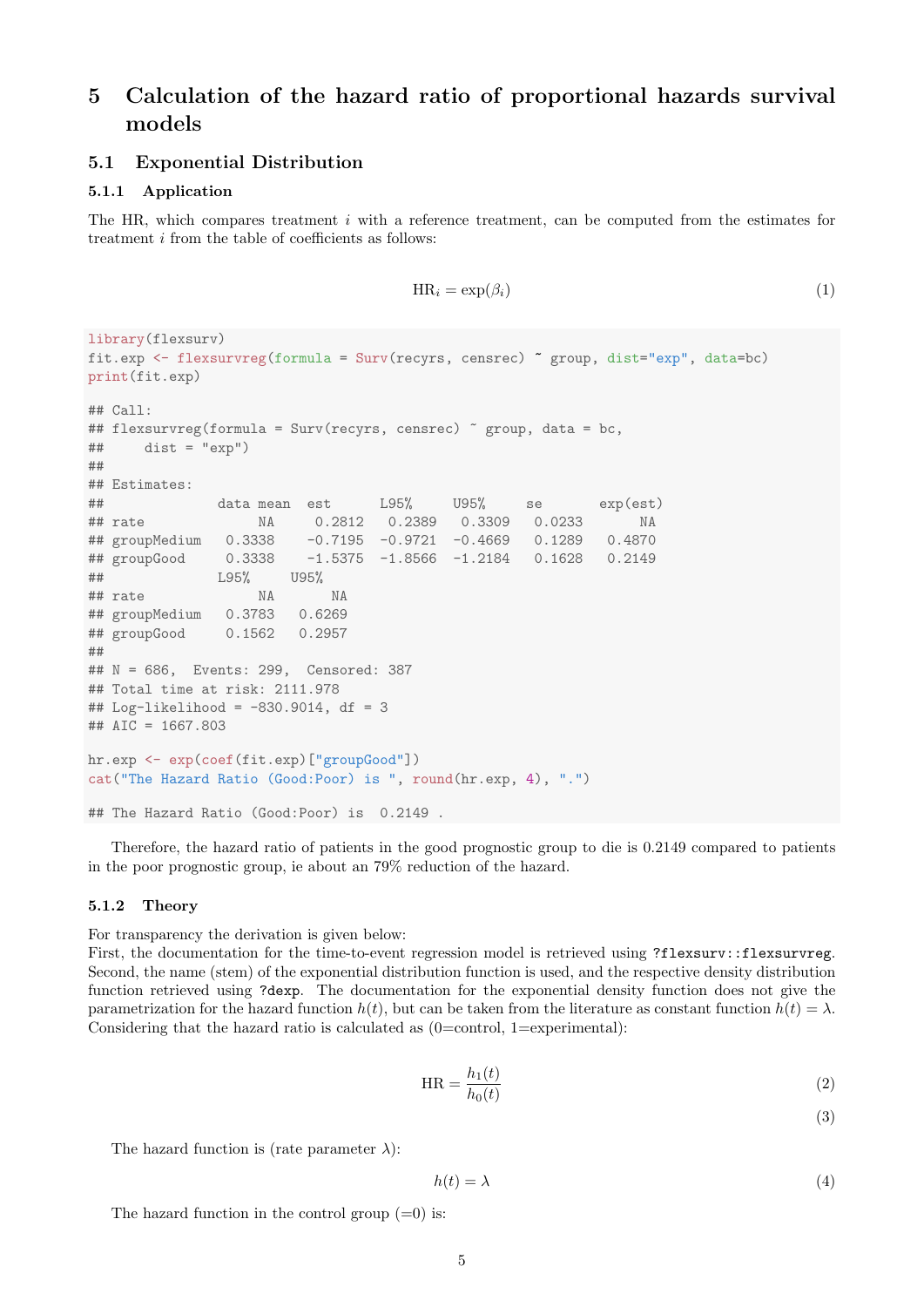$$
h_0(t) = \lambda_0 \tag{5}
$$

The hazard function in the experimental group  $(=1)$  is:

$$
h_1(t) = \lambda_1 \tag{6}
$$

The hazard ratio is:

$$
HR = \frac{\lambda_1}{\lambda_0} \tag{7}
$$

As described in ?flexsurvreg the location parameter of the exponential distribution, which is implemented in dgompertz is rate and the covariates represent treatment effects on the log of the rate parameter.

Therefore, the rate values can be retrieved from the table of coefficients by  $(\beta_0 = \text{intercept})$ :

$$
\lambda_0 = \exp(\beta_0) \tag{8}
$$

$$
\lambda_1 = \exp(\beta_0 + \beta_1) \tag{9}
$$

Therefore, the hazard ratio (experimental: control) is calculated as:

$$
HR = \frac{\lambda_1}{\lambda_0} \tag{10}
$$

$$
=\frac{\exp(\beta_0+\beta_1)}{\exp(\beta_0)}\tag{11}
$$

$$
=\exp(\beta_1)\tag{12}
$$

#### <span id="page-5-0"></span>5.2 Weibull distribution

#### <span id="page-5-1"></span>5.2.1 Application

The HR, which compares treatment i with a reference treatment, can be computed from the estimates for treatment i from the table of coefficients as follows:

$$
HR_i = \exp(-\beta_i)^a \tag{13}
$$

```
# AFT model
fit.wbl.aft <- flexsurvreg(formula = Surv(recyrs, censrec) ~ group, dist="weibull", data=bc)
print(fit.wbl.aft)
## Call:
## flexsurvreg(formula = Surv(recyrs, censrec) ~ group, data = bc,
## dist = "weibull")
##
## Estimates:
## data mean est L95% U95% se exp(est) L95%
## shape NA 1.3797 1.2548 1.5170 0.0668 NA NA
## scale NA 3.3964 3.0180 3.8223 0.2047 NA NA
## groupMedium 0.3338 0.5986 0.4127 0.7845 0.0948 1.8196 1.5110
## groupGood 0.3338 1.2122 0.9661 1.4583 0.1256 3.3609 2.6277
## U95%
## shape NA
## scale NA
## groupMedium 2.1913
## groupGood 4.2988
##
## N = 686, Events: 299, Censored: 387
## Total time at risk: 2111.978
## Log-likelihood = -811.7372, df = 4
## AIC = 1631.474
```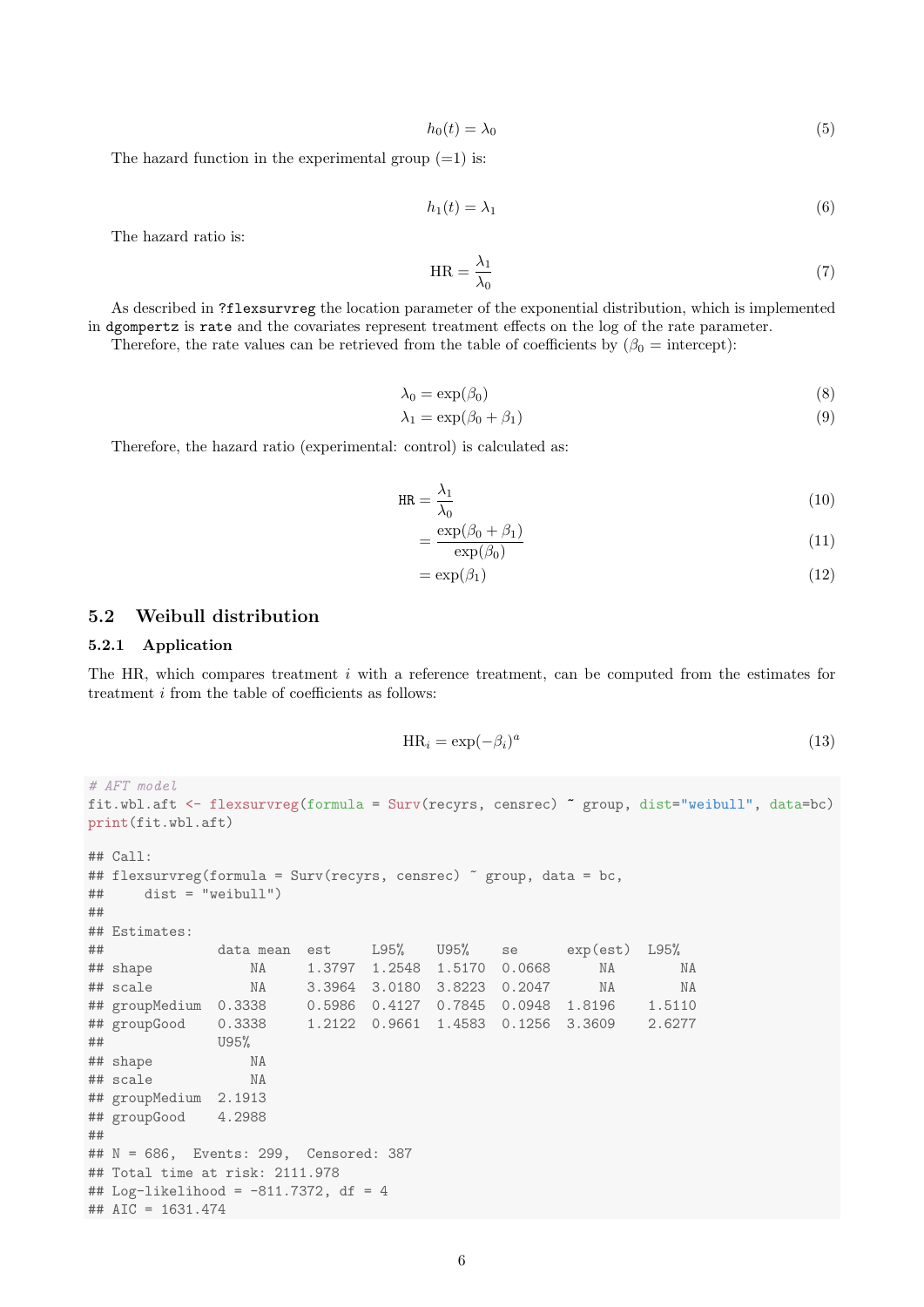```
# Note: coef (below) gives parameters on log scale, and therefore
# need to be exponentiated (also shape!). However, in the output of the
# model fit, scale and shape are already exponentiated, but not the
# treatment effect estimates.
hr.aft <- exp(-coef(fit.wbl.aft)["groupGood"])^exp(coef(fit.wbl.aft)["shape"])
# hr.aft
cat("The Hazard Ratio (Good:Poor) is ", round(hr.aft, 4) , ".")
## The Hazard Ratio (Good:Poor) is 0.1878 .
# PH model (for comparison)
fit.wbl.ph <- flexsurvreg(formula = Surv(recyrs, censrec) ~ group, dist="weibullPH", data=bc)
print(fit.wbl.ph)
## C_{2}11 \cdot## flexsurvreg(formula = Surv(recyrs, censrec) \degree group, data = bc,
## dist = "weibullPH")
##
## Estimates:
## data mean est L95% U95% se exp(est)
## shape NA 1.3797 1.2548 1.5170 0.0668 NA
## scale NA 0.1851 0.1482 0.2312 0.0210 NA
## groupMedium 0.3338 -0.8259 -1.0807 -0.5711 0.1300 0.4378
## groupGood 0.3338 -1.6724 -1.9943 -1.3505 0.1642 0.1878
## L95% U95%
## shape NA NA
## scale NA NA
## groupMedium 0.3394 0.5649
## groupGood 0.1361 0.2591
##
## N = 686, Events: 299, Censored: 387
## Total time at risk: 2111.978
## Log-likelihood = -811.7372, df = 4
## AIC = 1631.474
hr.ph <- exp(coef(fit.wbl.ph)["groupGood"])
cat("The Hazard Ratio (Good:Poor) is ", round(hr.ph, 4) , ".")
## The Hazard Ratio (Good:Poor) is 0.1878 .
```
Therefore, the hazard ratio of patients in the good prognostic group to die is 0.1878 compared to patients in the poor prognostic group, ie about an 81% reduction of the hazard.

#### <span id="page-6-0"></span>5.2.2 Theory

For transparency the derivation is given below for the AFT parametrization  $3$ :

First, the documentation for the time-to-event regression model is retrieved using ?flexsurv::flexsurvreg. Second, the name (stem) of the Weibull distribution function is used, and the respective density distribution function retrieved using ?dweibull. The documentation for the Weibull density function gives the parametrization for the density function  $f()$  and the cumulative density function  $F()$ . Considering that the hazard ratio is calculated as (0=control, 1=experimental):

$$
HR = \frac{h_1(t)}{h_0(t)}\tag{14}
$$

(15)

The hazard function is:

$$
h(t) = \frac{f(t)}{S(t)}\tag{16}
$$

<span id="page-6-1"></span><sup>3</sup>provided by Daniel Dalevi and extended by Wilmar Igl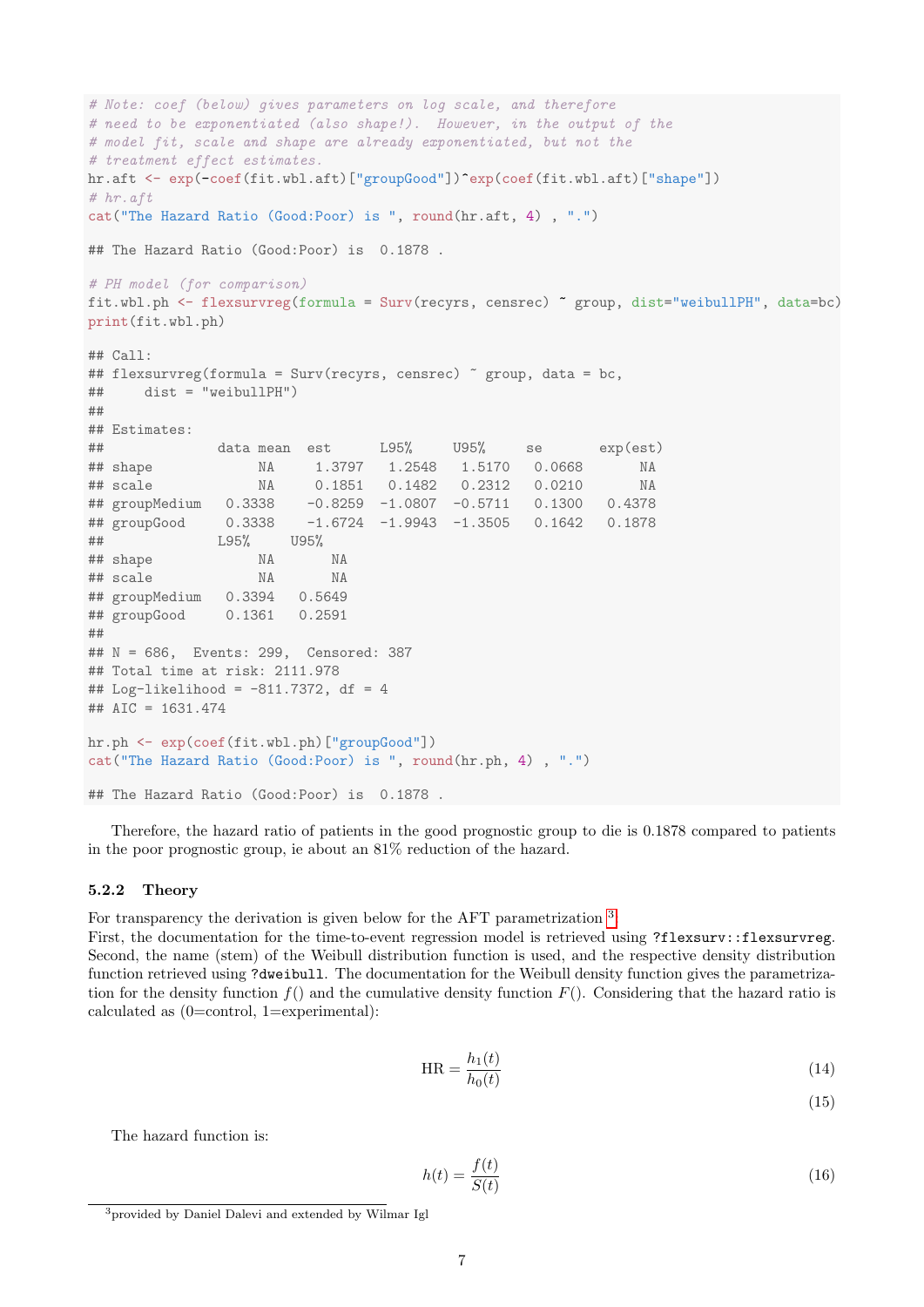The survival function  $S(t)$  is  $S(t) = 1 - F(t)$ .

The hazard function  $h(t)$  therefore is the density function  $f(t)$  (shape parameter a, scale parameter b, replacing x by t):

$$
f(t) = \frac{a}{b} \cdot \left(\frac{t}{b}\right)^{a-1} \cdot \exp\left(-\left(\frac{t}{b}\right)^a\right) \tag{17}
$$

divided by the survival function  $S(t)$ :

$$
S(t) = 1 - F(t) \tag{18}
$$

$$
= 1 - (1 - \exp(-(\frac{t}{b})^a))
$$
\n(19)

$$
=\exp(-\left(\frac{t}{b}\right)^a)
$$
\n(20)

resulting in  $h(t)$ :

$$
h(t) = \frac{a}{b} \cdot \left(\frac{t}{b}\right)^{a-1} \tag{21}
$$

The hazard function in the control group  $(=0)$  is:

$$
h_0(t) = \frac{a_0}{b_0} \cdot \left(\frac{t}{b_0}\right)^{a_0 - 1} \tag{22}
$$

The hazard function in the experimental group  $(=1)$  is:

$$
h_1(t) = \frac{a_1}{b_1} \cdot \left(\frac{t}{b_1}\right)^{a_1 - 1} \tag{23}
$$

Assuming the same shape of Weibull distributions in treatment groups  $(a_0 = a_1 = a)$ , the hazard ratio is:

$$
HR = \frac{h_1(t)}{h_0(t)}\tag{24}
$$

$$
= \frac{a}{a} \cdot \frac{b_0}{b_1} \cdot (\frac{t}{b_1})^{a-1} \cdot (\frac{b_0}{t})^{a-1}
$$
\n(25)

$$
=\frac{b_0}{b_1}\cdot(\frac{b_0}{b_1})^{a-1}\tag{26}
$$

$$
= \left(\frac{b_0}{b_1}\right)^a \tag{27}
$$

As described in ?flexsurvreg the location parameter of the Weibull distribution, which is implemented in dweibull is scale and the covariates represent treatment effects on this scale parameter.

Therefore, the scale and shape values can be retrieved from the table of coefficients by  $(\beta_0 = \text{intercept})$ :

$$
b_0 = \exp(\beta_0) \tag{28}
$$

$$
b_1 = \exp(\beta_0 + \beta_1) \tag{29}
$$

Therefore, the hazard ratio (experimental: control) is calculated as:

$$
\text{HR} = \left(\frac{b_0}{b_1}\right)^a \tag{30}
$$

$$
= \left(\frac{\exp(\beta_0)}{\exp(\beta_0 + \beta_1)}\right)^a \tag{31}
$$

$$
= \left(\frac{1}{\exp(\beta_1)}\right)^a \tag{32}
$$

$$
=\exp(-\beta_1)^a\tag{33}
$$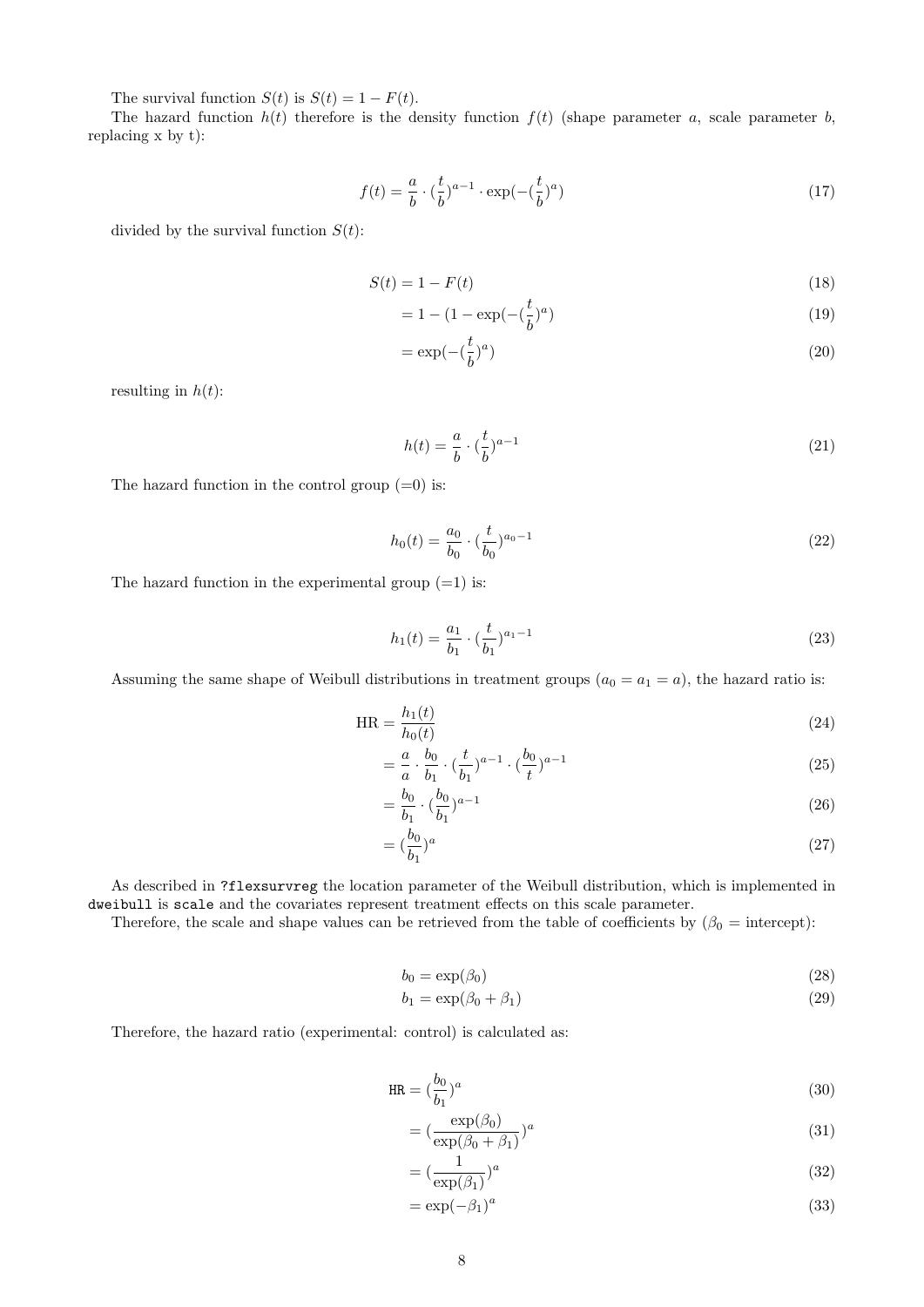### <span id="page-8-0"></span>5.3 Gompertz Distribution

#### <span id="page-8-1"></span>5.3.1 Application

The HR, which compares treatment i with a reference treatment, can be computed from the estimates for treatment i from the table of coefficients as follows:

$$
HR_i = \exp(-\beta_i)^a \tag{34}
$$

```
fit.gmp <- flexsurvreg(formula = Surv(recyrs, censrec) ~ group, dist="gompertz", data=bc)
print(fit.gmp)
## Call:
## flexsurvreg(formula = Surv(recyrs, censrec) \degree group, data = bc,
## dist = "gompertz")
##
## Estimates:
## data mean est L95% U95% se exp(est)
## shape NA 0.1315 0.0568 0.2063 0.0381 NA
## rate NA 0.2231 0.1799 0.2767 0.0245 NA
## groupMedium 0.3338 -0.7847 -1.0403 -0.5290 0.1304 0.4563
## groupGood 0.3338 -1.6219 -1.9451 -1.2988 0.1649 0.1975
## L95% U95%
## shape NA NA
## rate NA NA
## groupMedium 0.3534 0.5892
## groupGood 0.1430 0.2729
##
## N = 686, Events: 299, Censored: 387
## Total time at risk: 2111.978
## Log-likelihood = -825.1811, df = 4
## AIC = 1658.362
hr.gmp <- exp(coef(fit.gmp)["groupGood"])
cat("The Hazard Ratio (Good:Poor) is ", round(hr.gmp, 4) , ".")
## The Hazard Ratio (Good:Poor) is 0.1975 .
```
Therefore, the hazard ratio of patients in the good prognostic group to die is 0.1975 compared to patients in the poor prognostic group, ie about an 80% reduction of the hazard.

#### <span id="page-8-2"></span>5.3.2 Theory

For transparency the derivation is given below:

First, the documentation for the time-to-event regression model is retrieved using ?flexsurv::flexsurvreg. Second, the name (stem) of the Gompertz distribution function is used, and the respective density distribution function retrieved using ?dgompertz. The documentation for the Gompertz density function gives the parametrization for the hazard function  $h(t)$ . Considering that the hazard ratio is calculated as (0=control, 1=experimental):

$$
HR = \frac{h_1(t)}{h_0(t)}\tag{35}
$$

(36)

The hazard function is (shape parameter  $a$ , rate parameter  $b$ ):

$$
h(t) = b \cdot \exp(a \cdot t) \tag{37}
$$

The hazard function in the control group  $(=0)$  is:

$$
h_0(t) = b_0 \cdot \exp(a_0 \cdot t) \tag{38}
$$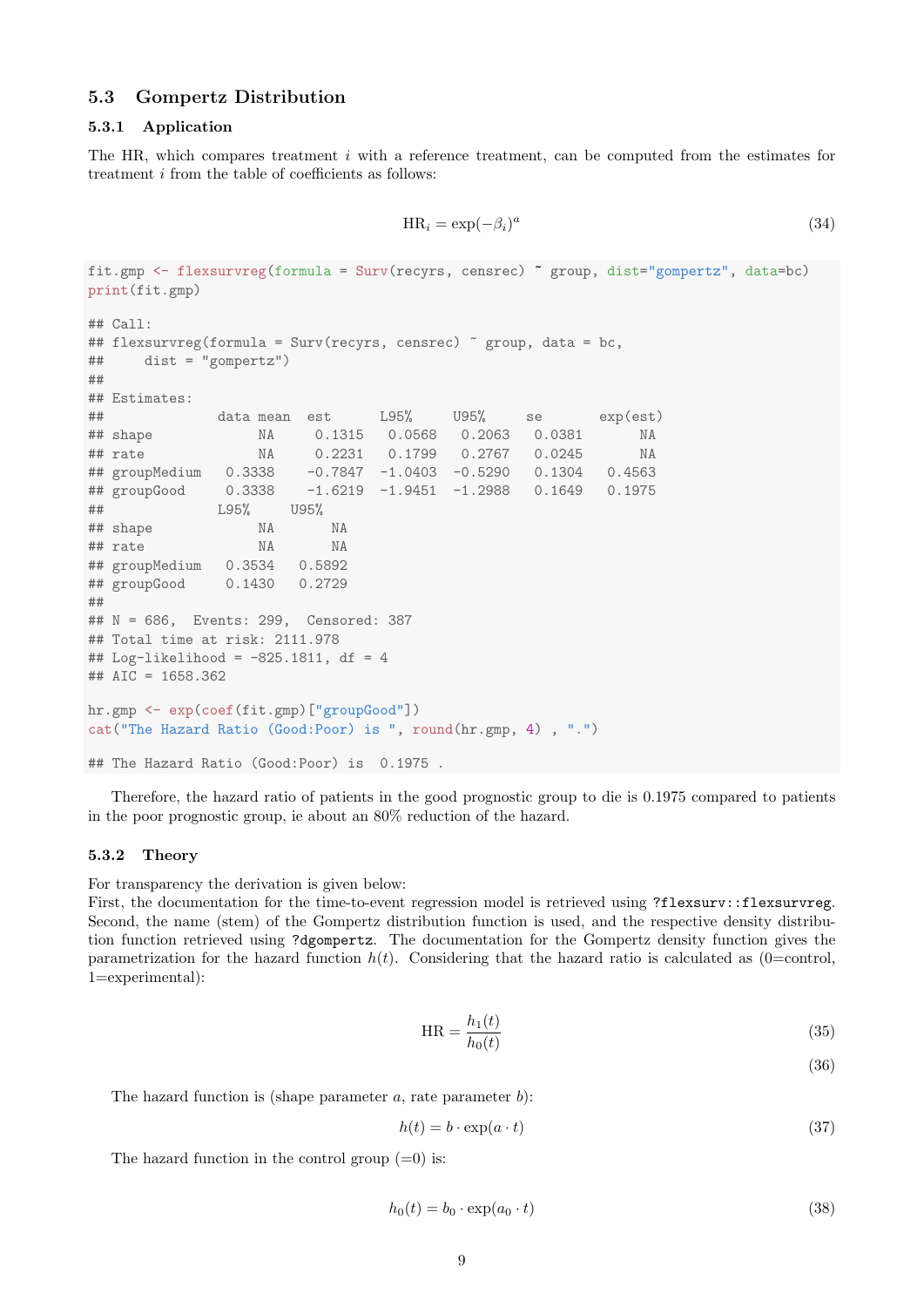The hazard function in the experimental group  $(=1)$  is:

$$
h_1(t) = b_1 \cdot \exp(a_1 \cdot t) \tag{39}
$$

Assuming the same shape of Weibull distributions in treatment groups  $(a_0 = a_1 = a)$ , the hazard ratio is:

$$
HR = \frac{h_1(t)}{h_0(t)}\tag{40}
$$

$$
= \frac{b_1}{b_0} \cdot \frac{\exp(a \cdot t)}{\exp(a \cdot t)}\tag{41}
$$

$$
=\frac{b_1}{b_0}\tag{42}
$$

As described in ?flexsurvreg the location parameter of the Gompertz distribution, which is implemented in dgompertz is rate and the covariates represent treatment effects on the log of the rate parameter.

Therefore, the rate values can be retrieved from the table of coefficients by  $(\beta_0 = \text{intercept})$ :

$$
b_0 = \exp(\beta_0) \tag{43}
$$

$$
b_1 = \exp(\beta_0 + \beta_1) \tag{44}
$$

Therefore, the hazard ratio (experimental: control) is calculated as:

$$
HR = \frac{b_1}{b_0} \tag{45}
$$

$$
=\frac{\exp(\beta_0+\beta_1)}{\exp(\beta_0)}\tag{46}
$$

$$
=\exp(\beta_1)\tag{47}
$$

# <span id="page-9-0"></span>6 Calculation of an (average) hazard ratio for accelerated failure time models

#### <span id="page-9-1"></span>6.1 Weighted average hazard ratios

This section will describe the calculation of a weighted average hazard ratios as proposed by [Schemper et al.](#page-29-2) [\[2009\]](#page-29-2). They give three different definitions for the weighted average hazard ratio:

- 1. sAHR: simple average hazard ratio
- 2. gAHR: geometric average hazard ratio
- 3. AHR: avarage hazard ratio with weights by Kalbfleisch and Prentice (cf "odds of concordance")

#### <span id="page-9-2"></span>6.1.1 sAHR

The sAHR [\[Schemper et al., 2009\]](#page-29-2) is intuitive, but not symmetric in  $h_0(t)$  and  $h_1(t)$  and therefore not recommended:

$$
sAHR = \int \frac{h_1(x)}{h_0(x)} \cdot w(t) \cdot f(t) dt
$$
\n(48)

```
## Definition of "simple" weighted average hazard ratio (using S(t) as weights)
## cf Schemper, 2009, sAHR definition
calcAHRsmp \leq function(x, h0, h1, ft, wt){
  integrand <- function(x){h1(x)/h0(x) * wt(x) * ft(x) }
 ahr <- integrate(integrand, lower=0, upper=x)$value
  return(ahr)
  }
```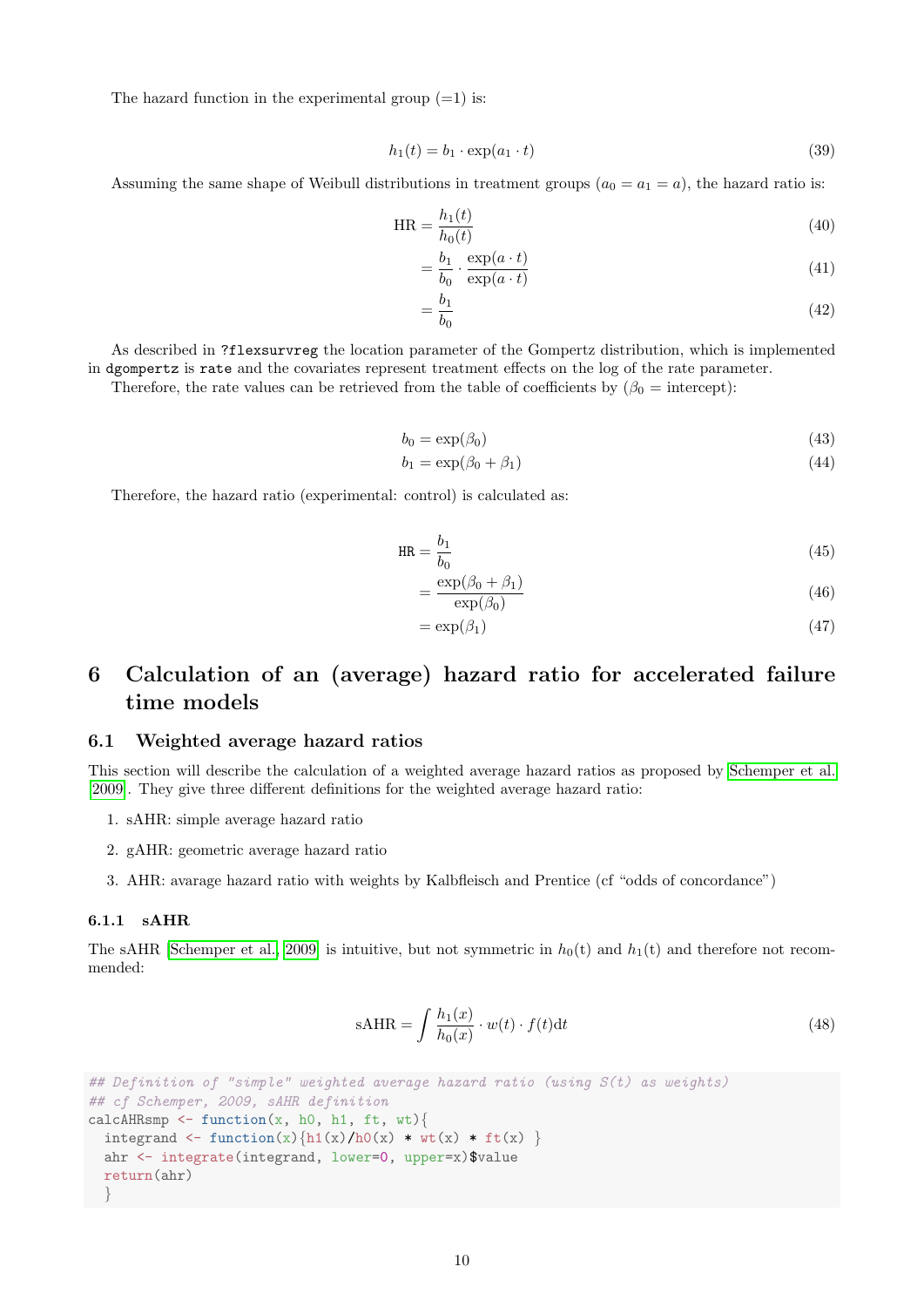#### <span id="page-10-0"></span>6.1.2 gAHR

The gAHR [\[Schemper et al., 2009\]](#page-29-2) does not suffer from the disadvantages of the sAHR, but represents a geometric average hazard ratio.

$$
gAHR = \exp\left[\int \log(\frac{h_1(x)}{h_0(x)}) \cdot w(t) \cdot f(t) dt\right]
$$
\n(49)

```
# Definition of weighted average hazard ratio using S(t) as weights
## cf Schemper, 2009, gAHR definition
calcAHRgeo \leq function(x, h0, h1, ft, wt){
  integrand \leq function(x){ log(h1(x)/h0(x)) * wt(x) * ft(x) }
 logahr <- integrate(integrand, lower=0, upper=x)$value
  ahr <- exp(logahr)
 return(ahr)
  }
```
#### <span id="page-10-1"></span>6.1.3 AHR

The AHR with Kalbfleisch & Prentice weights is the preferred definition for the average hazard ratio by [Schemper](#page-29-2) [et al. \[2009\]](#page-29-2), because it allows the interpretation of the hazard ratio as odds of concordance (OC). The OC is the probability  $P(T_1 < T_0)$  that a randomly chosen survival time  $T_1$  from group  $G_1$  is smaller than a randomly chosen survival time  $T_0$  from group  $G_0$ . It is an intuitive and elementary non-parametric measure of effect size, characterizing the degree of separation of the distributions of the survival times of two groups [\[Schemper et al.,](#page-29-2) [2009,](#page-29-2) p. 2476. [Schemper et al. \[2009\]](#page-29-2) conclude that the AHR<sub>OC</sub> (odds of concordance) definition is a "close surrogate" to the AHR<sub>WCOX</sub>(Weighted Cox), which uses  $S(t)$  as weights, but is computationally simpler.

$$
\text{AHR}_{OC} = \frac{\int S_0(t) \cdot f_1(t) \, \text{d}t}{\int S_1(t) \cdot f_0(t) \, \text{d}t} \tag{50}
$$

```
## Definition of weighted average hazard ratio using weights
## by Prentice & Kalbfleisch (Schemper, 2009, Appendix A)
calcAHRoc \leq function(x, f0, f1, S0, S1){
 integrand1 <- function(x){S0(x) * f1(x)}
 term1 <- integrate(integrand1, lower=0, upper=x)$value
  integrand2 \leftarrow function(x){S1(x) * f0(x)}
  term2 <- integrate(integrand2, lower=0, upper=x)$value
  ahr <- term1 / term2
  return(ahr)
}
```
#### <span id="page-10-2"></span>6.1.4 Alternative overall effect sizes

[Royston and Parmar \[2013\]](#page-29-3) remain "unconvinced" by proposals from [Schemper et al. \[2009\]](#page-29-2) and recommend as effect size to describe treatment effects in data, where the proportional hazards assumption is violated, the differences of the Restricted Mean Survival Times  $(RMST)^4$  $(RMST)^4$ , which is, however, beyond the scope of this tutorial.

<span id="page-10-3"></span><sup>4</sup>An R package to calc RMST is available here: <https://github.com/scientific-computing-solutions/RMST>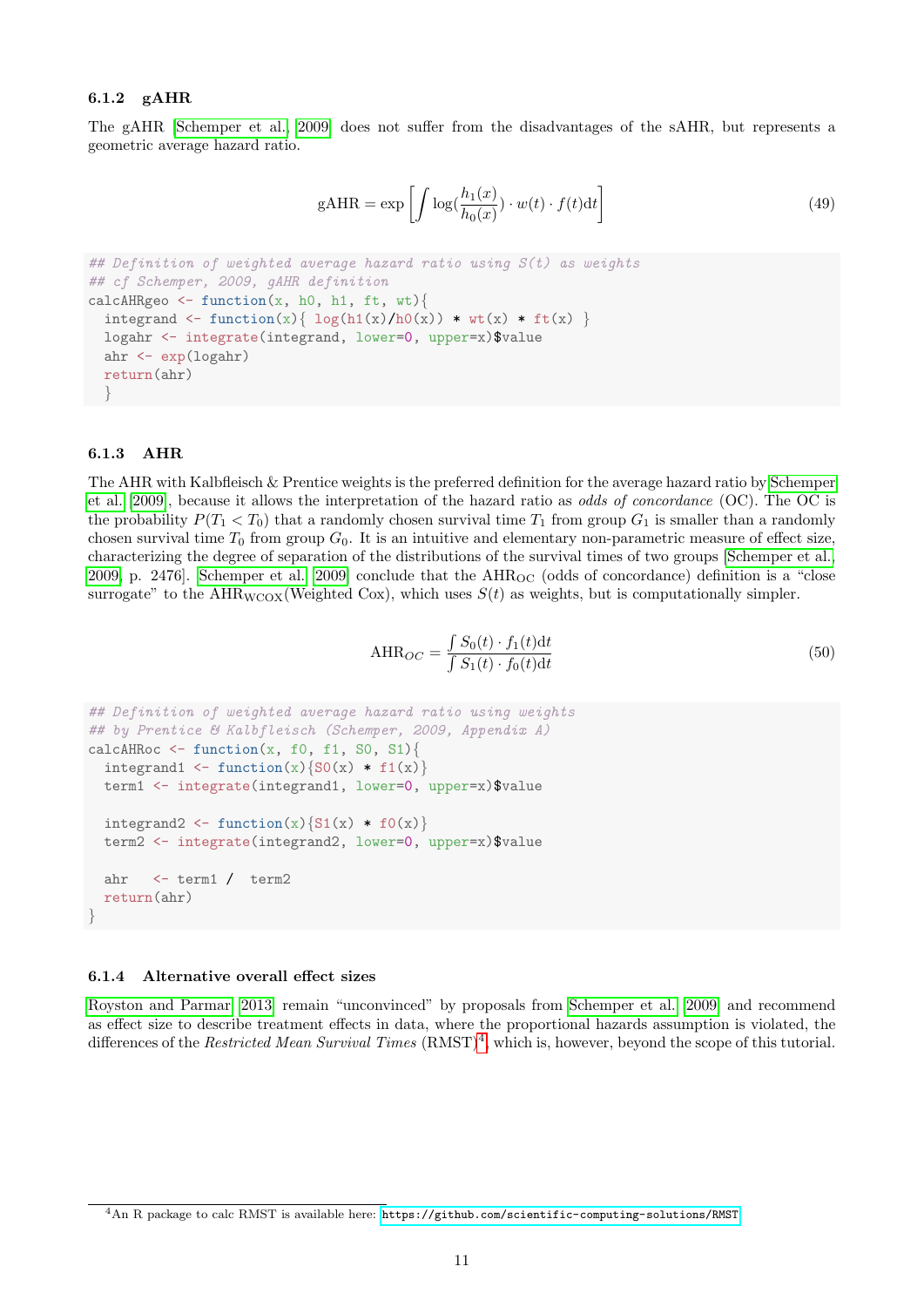# <span id="page-11-0"></span>6.2 Log-logistic Distribution

#### <span id="page-11-1"></span>6.2.1 Application

Model parameters and functions Model parameters and functions are calculated.

```
fit.llg <- flexsurvreg(formula = Surv(recyrs, censrec) ~ group, dist="llogis", data=bc)
print(fit.llg)
## Call:
## flexsurvreg(formula = Surv(recyrs, censrec) ~ group, data = bc,
\## dist = "llogis")
##
## Estimates:
## data mean est L95% U95% se exp(est) L95%
## shape NA 1.7546 1.5959 1.9291 0.0849 NA NA
## scale NA 2.3352 2.0369 2.6771 0.1628 NA NA
## groupMedium 0.3338 0.6653 0.4655 0.8652 0.1020 1.9451 1.5928
## groupGood 0.3338 1.2882 1.0564 1.5201 0.1183 3.6264 2.8760
## U95%
## shape NA
## scale NA
## groupMedium 2.3754
## groupGood 4.5726
##
## N = 686, Events: 299, Censored: 387
## Total time at risk: 2111.978
## Log-likelihood = -798.8476, df = 4
## AIC = 1605.695
```

```
plot(fit.llg, col=c("red","green","blue"))
legend("topright", fill=c("red","green","blue"), legend=c("Good", "Medium", "Poor"))
```


Figure 1: Estimated survival probabilities from fitted survival model with log-logistic distribution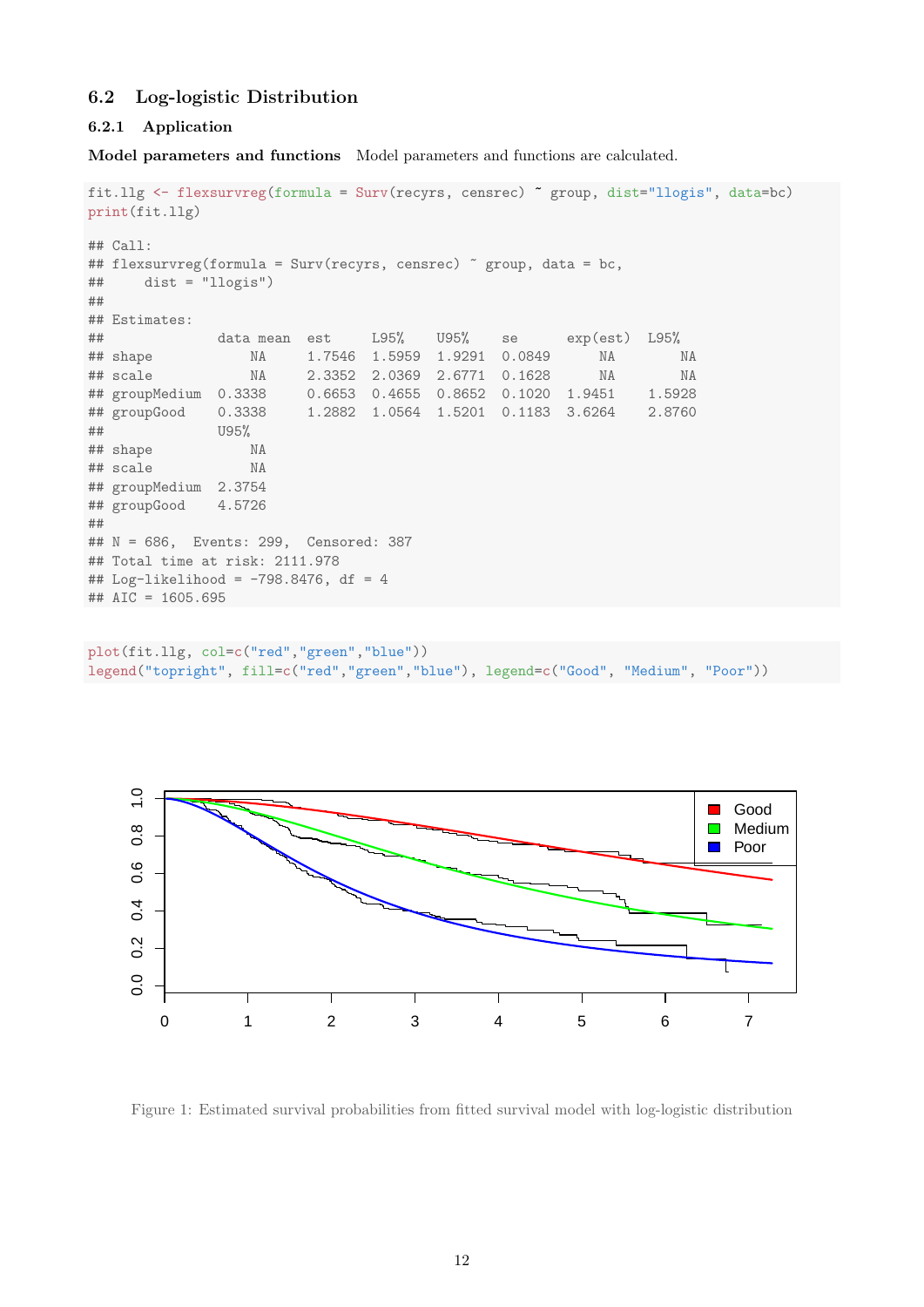Functions are parametrized with the estimated coefficients for the reference group (ie "poor" prognosis) and comparison group (ie "good" prognosis):

```
# Probability Density Functions
f0 \leftarrow function(x,shape.a=exp(coef(fit.llg)["shape"]),
                scale.b=exp(coef(fit.llg)["scale"])){
  dllogis(x=x, shape=shape.a, scale=scale.b)
}
f1 \leftarrow function(x,shape.a=exp(coef(fit.llg)["shape"]),
                scale.b=exp(coef(fit.llg)["scale"]+coef(fit.llg)["groupGood"])){
  dllogis(x=x, shape=shape.a, scale=scale.b)
}
ft \leftarrow function(x){ (f0(x) + f1(x))}
# Survival functions
S0 \leftarrow function(x,shape.a=exp(coef(fit.llg)["shape"]),
                scale.b=exp(coef(fit.llg)["scale"])){
  pllogis(q=x, shape=shape.a, scale=scale.b, lower=FALSE)
}
S1 \leftarrow function(x,shape.a=exp(coef(fit.llg)["shape"]),
                scale.b=exp(coef(fit.llg)["scale"]+coef(fit.llg)["groupGood"])){
  pllogis(q=x, shape=shape.a, scale=scale.b, lower=FALSE)
}
St <- function(x){ ( S0(x) * f0(x) + S1(x) * f1(x) ) / ( f0(x) + f1(x) ) }
## St <- function(x){ (SO(x) + S1(x))/2} ## assuming same number of events
# Hazard functions
h0 \leftarrow function(x,
                shape.a=exp(coef(fit.llg)["shape"]),
                scale.b=exp(coef(fit.llg)["scale"])){
 hllogis(x=x, shape=shape.a, scale=scale.b)
}
h1 \leftarrow function(x,shape.a=exp(coef(fit.llg)["shape"]),
                scale.b=exp(coef(fit.llg)["scale"]+coef(fit.llg)["groupGood"])){
  hllogis(x=x, shape=shape.a, scale=scale.b)
}
```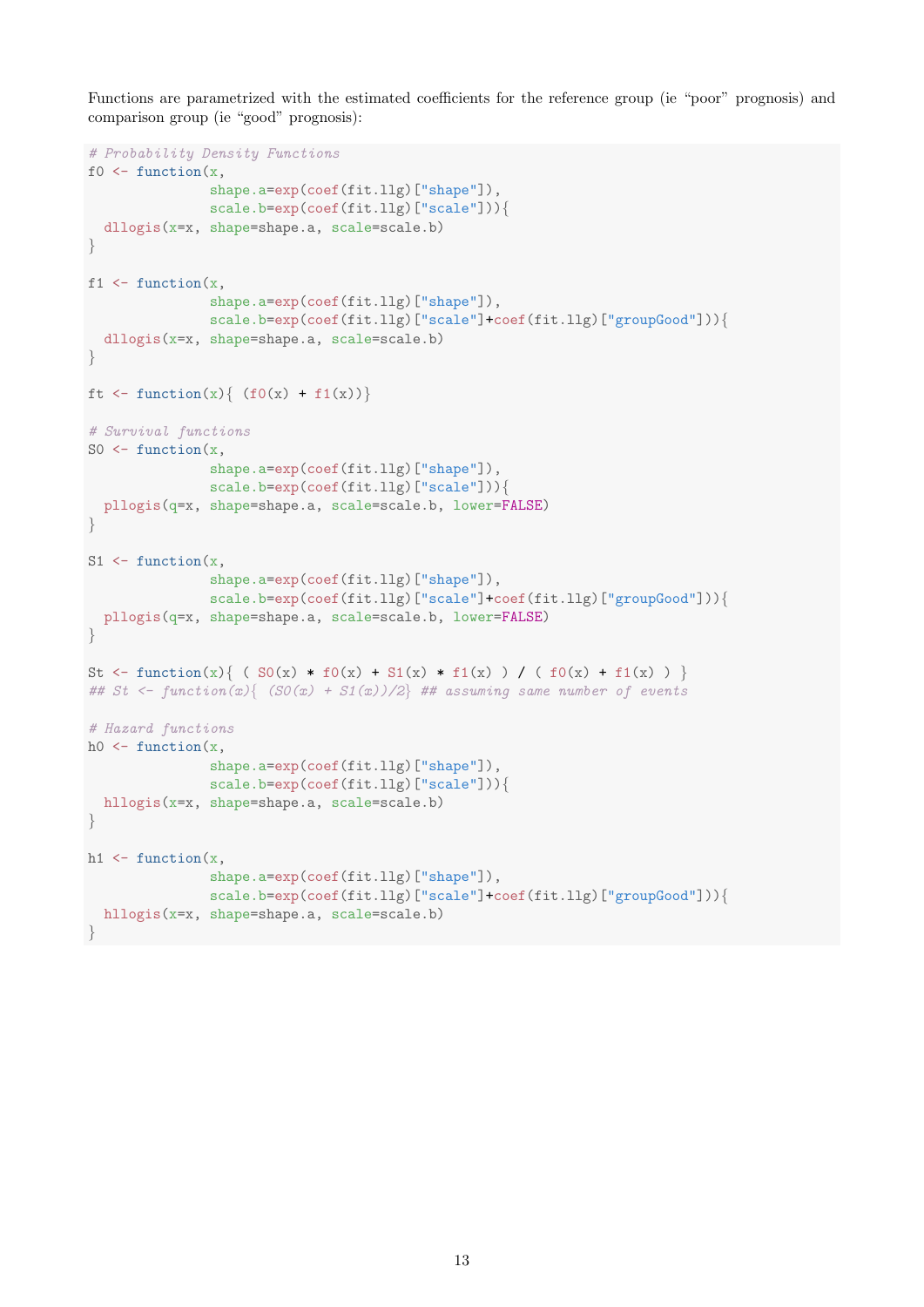sAHR The sAHR ("simple" definition) is:

```
## sAHR for max/2 FU period (50%)
sahr.maxt50p <- calcAHRsmp(x=max(bc$recyrs)/2, h0=h0, h1=h1, ft=ft, wt=St)
print(sahr.maxt50p)
## [1] 0.09791712
## gAHR for max FU period (1000%)
sahr.maxt100p <- calcAHRsmp(x=max(bc$recyrs), h0=h0, h1=h1, ft=ft, wt=St)
print(sahr.maxt100p)
## [1] 0.1768691
```

```
ff \leftarrow function(x) {calcAHRsmp(x=x, h0=h0, h1=h1, ft=ft, wt=St)}
tt \leq seq(0.2, 10, 0.1)yy <- sapply(tt, FUN=ff)
plot(tt, yy, ylim=c(0,1), xlab="TIME", ylab="P(Survival)")
```


Figure 2: AHR(simple) for log-logistic distribution over time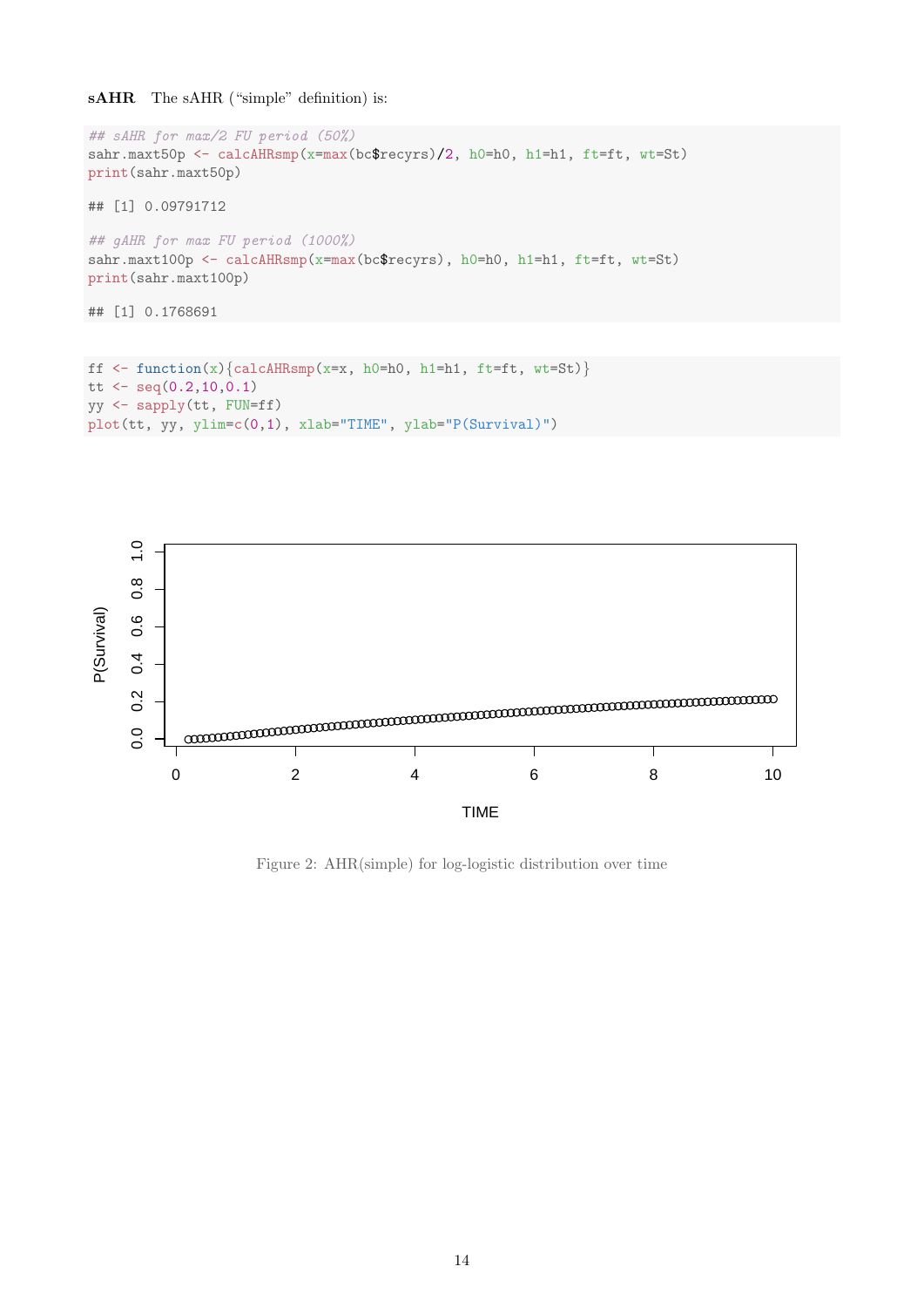### gAHR The AHR ("geometric" definition) is:

```
## gAHR for max/2 FU period (50%)
gahr.maxt50p <- calcAHRgeo(x=max(bc$recyrs)/2, h0=h0, h1=h1, ft=ft, wt=St)
print(gahr.maxt50p)
## [1] 0.312349
## gAHR for max FU period (100%)
gahr.maxt100p <- calcAHRgeo(x=max(bc$recyrs), h0=h0, h1=h1, ft=ft, wt=St)
print(gahr.maxt100p)
## [1] 0.2514565
```

```
ff \leftarrow function(x) {calcAHRgeo(x=x, h0=h0, h1=h1, ft=ft, wt=St)}
tt \leq seq(0.2, 10, 0.1)yy <- sapply(tt, FUN=ff)
plot(tt, yy, ylim=c(0,1), xlab="TIME", ylab="P(Survival)")
```


Figure 3: AHR(geo) for log-logistic distribution over time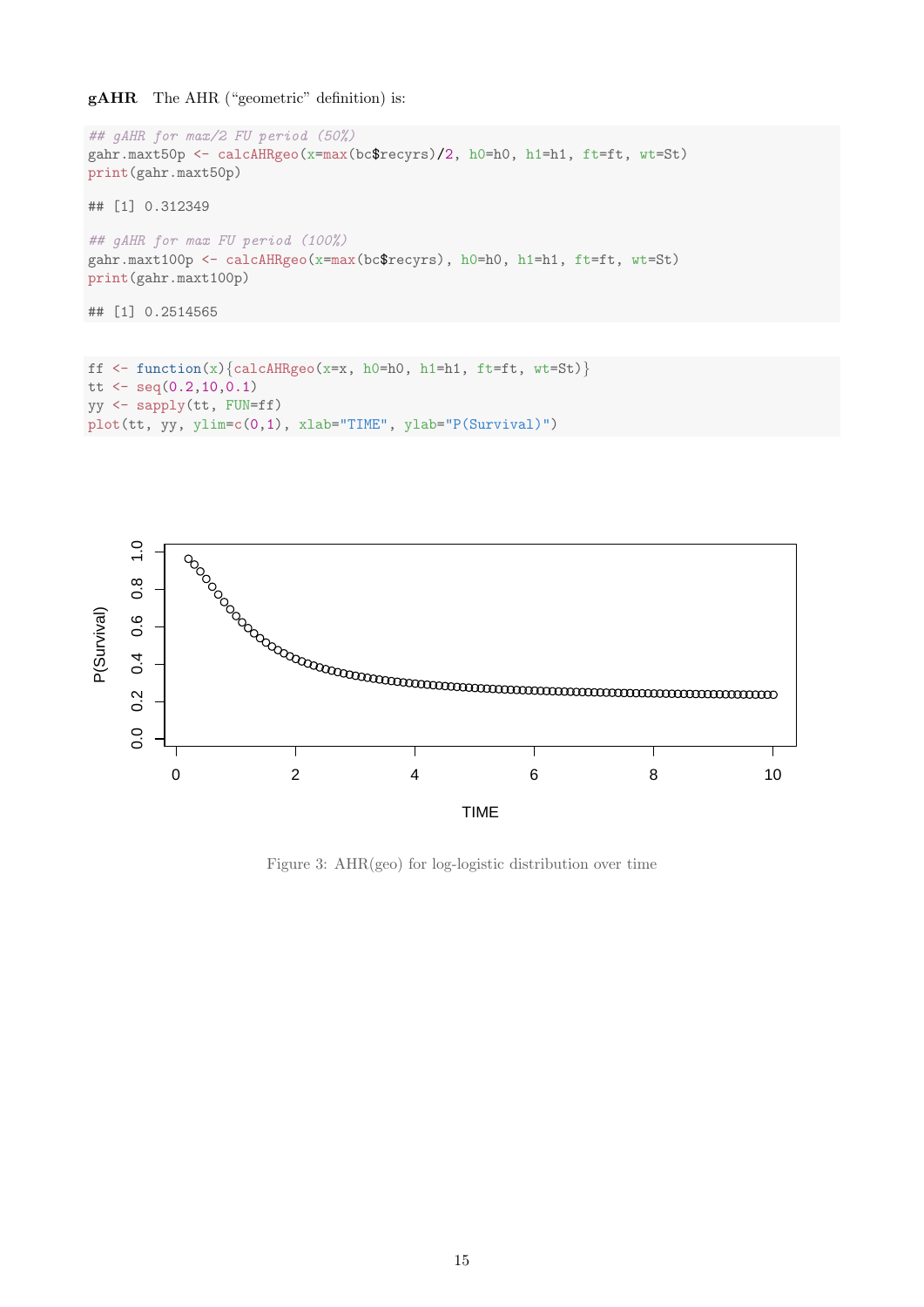```
AHR(OC) The AHR ("odds of concordance") is:
```

```
## AHR for max/2 FU period (50%)
ahr.maxt50p <- calcAHRoc(x=max(bc$recyrs)/2, f0=f0, f1=f1, S0=S0, S1=S1)
cat("The average HR (good:poor) for patients with a follow-up period of",
    round(max(bc$recyrs)/2), "years",
    "\nthe average hazard ratio (odds of concordance) is ",
    round(ahr.maxt50p, 4), ".")
## The average HR (good:poor) for patients with a follow-up period of 4 years
## the average hazard ratio (odds of concordance) is 0.1593.
## AHR for max FU period (100%)
ahr.maxt100p <- calcAHRoc(x=max(bc$recyrs), f0=f0, f1=f1, S0=S0, S1=S1)
cat("The average HR (good:poor) for patients with a follow-up period of",
    round(max(bc$recyrs)), "years",
    "\nthe average hazard ratio (odds of concordance) is ",
    round(ahr.maxt100p, 4), ".")
## The average HR (good:poor) for patients with a follow-up period of 7 years
## the average hazard ratio (odds of concordance) is 0.1939 .
```

```
ff \leftarrow function(x) {calcAHRoc(x, f0, f1, S0, S1) }
tt \leq seq(0.2, 10, 0.1)yy <- sapply(tt, FUN=ff)
plot(tt, yy, ylim=c(0,1), xlab="TIME", ylab="P(Survival)")
```


Figure 4: AHR(OC) for log-logistic distribution over time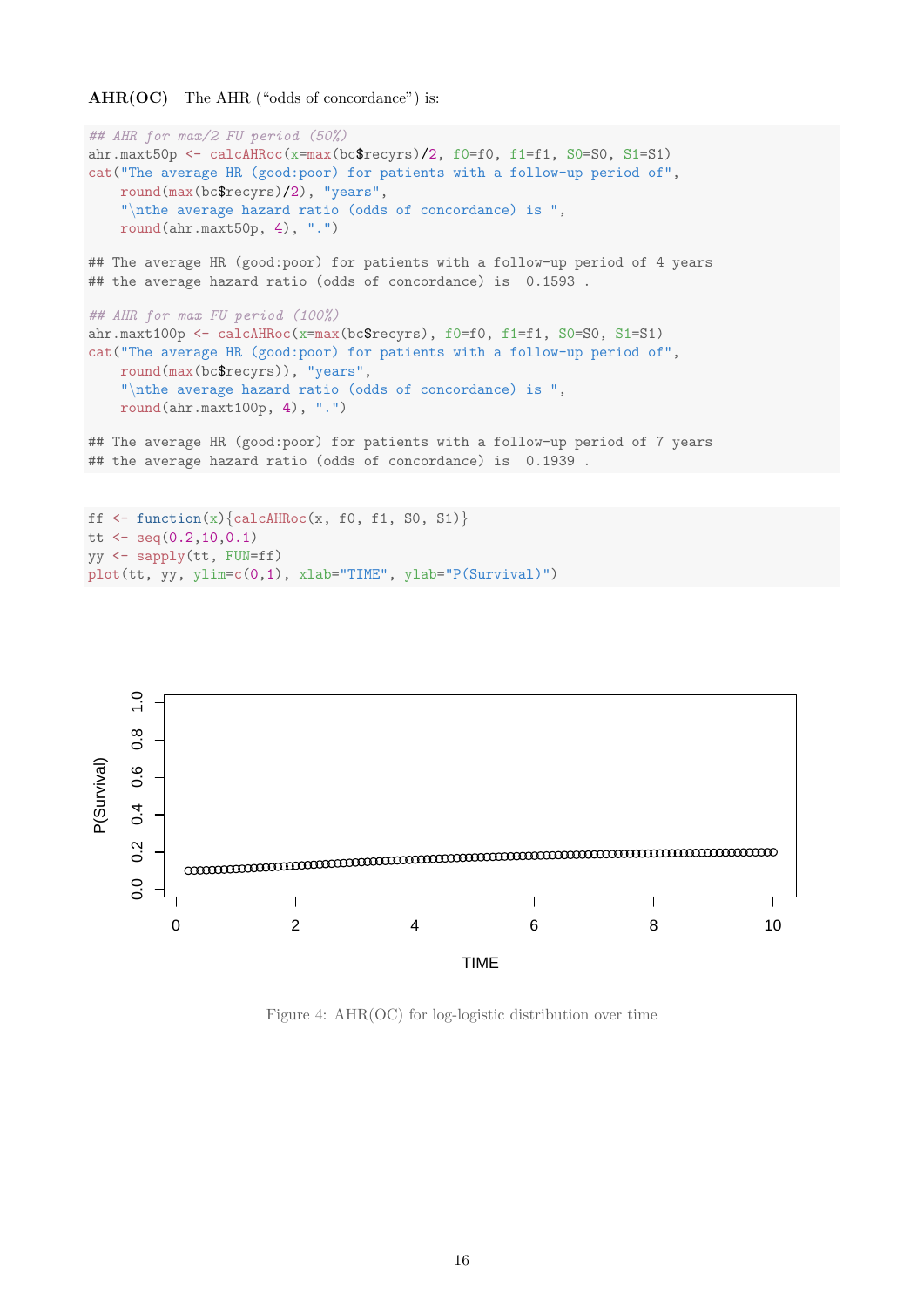### <span id="page-16-0"></span>6.2.2 Theory

The probability density function (density function) of the log-logistic distribution with shape parameter  $a > 0$ and *scale* parameter  $b > 0$  is (cf ?dllogis):

$$
f(x|a,b) = \frac{a}{b} \cdot \left(\frac{x}{b}\right)^{a-1} / (1 + \left(\frac{x}{b}\right)^a)^2
$$
\n(51)

The cumulative density function (probability function) is (cf ?pllogis)

$$
F(x|a, b) = 1 - 1/(1 + (\frac{x}{b})^a)
$$
\n(52)

The survival function is (cf ?pllogis(..., lower=FALSE)):

$$
S(x|a, b) = 1 - F(x|a, b)
$$
\n(53)

$$
= 1/(1 + (\frac{x}{b})^a)
$$
 (54)

The hazard function is (cf ?hllogis):

$$
h(x|a,b) = \frac{a}{b} \cdot \left(\frac{x}{b}\right)^{a-1} / (1 + \left(\frac{x}{b}\right)^a)
$$
\n(55)

The hazard function can also be calculated by dllogis(...)/pllogis(..., lower=FALSE).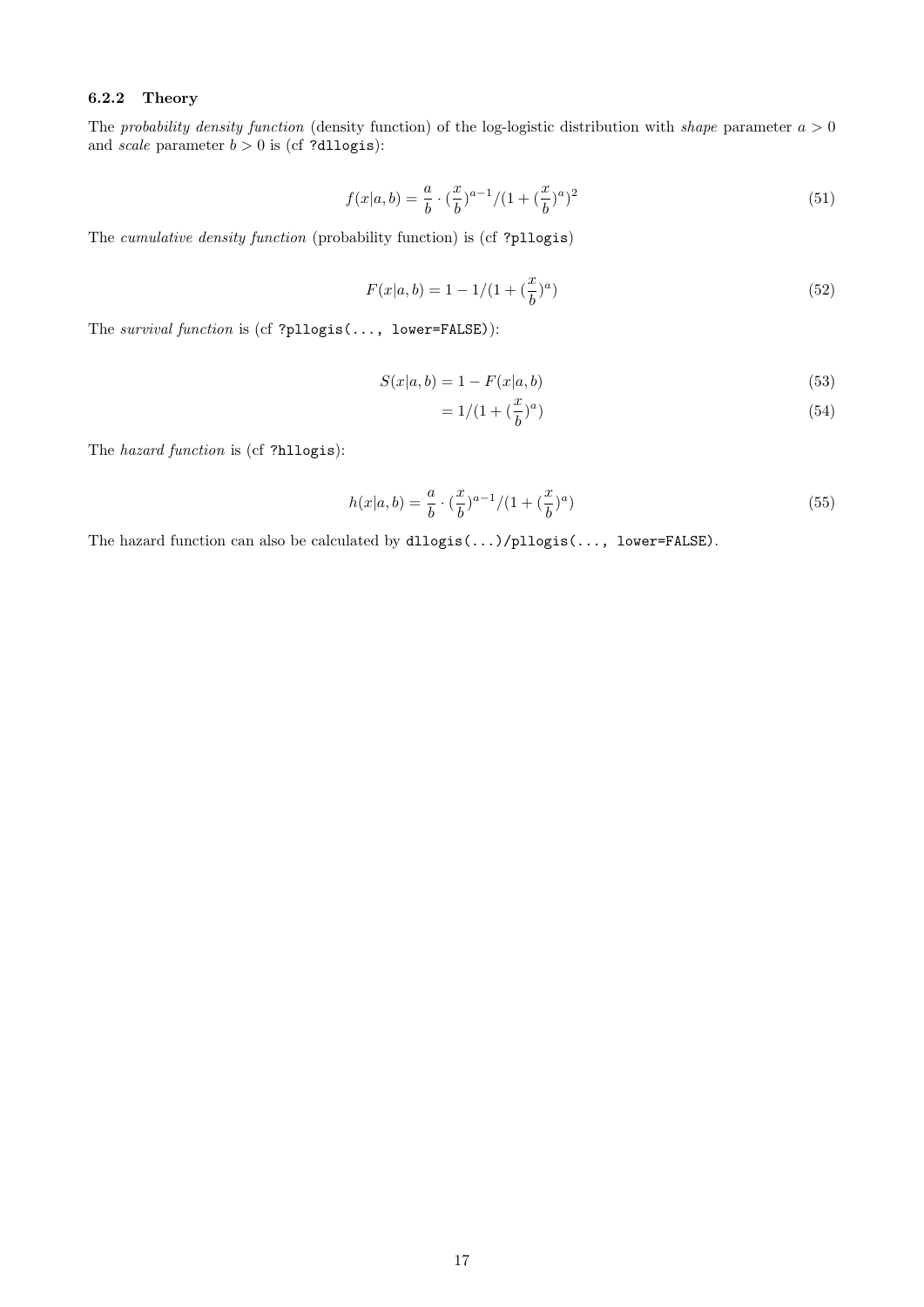# <span id="page-17-0"></span>6.3 Log-normal Distribution

#### <span id="page-17-1"></span>6.3.1 Application

Model parameters and functions Model parameters and functions are calculated.

```
fit.lnm <- flexsurvreg(formula = Surv(recyrs, censrec) ~ group, dist="lnorm", data=bc)
print(fit.lnm)
## Call:
## flexsurvreg(formula = Surv(recyrs, censrec) ~ group, data = bc,
\## dist = "lnorm")
##
## Estimates:
## data mean est L95% U95% se exp(est) L95%
## meanlog NA 0.8719 0.7332 1.0107 0.0708 NA NA
                NA 0.9748 0.8938 1.0630 0.0431 NA NA
## groupMedium 0.3338 0.6443 0.4444 0.8442 0.1020 1.9046 1.5595
## groupGood 0.3338 1.2829 1.0557 1.5100 0.1159 3.6070 2.8740
## U95%
## meanlog NA
## sdlog NA
## groupMedium 2.3262
## groupGood 4.5269
##
## N = 686, Events: 299, Censored: 387
## Total time at risk: 2111.978
## Log-likelihood = -790.5603, df = 4
## AIC = 1589.121
```

```
plot(fit.lnm, col=c("red","green","blue"))
legend("topright", fill=c("red","green","blue"), legend=c("Good", "Medium", "Poor"))
```


Figure 5: Estimated survival probabilities from fitted survival model with log-normal distribution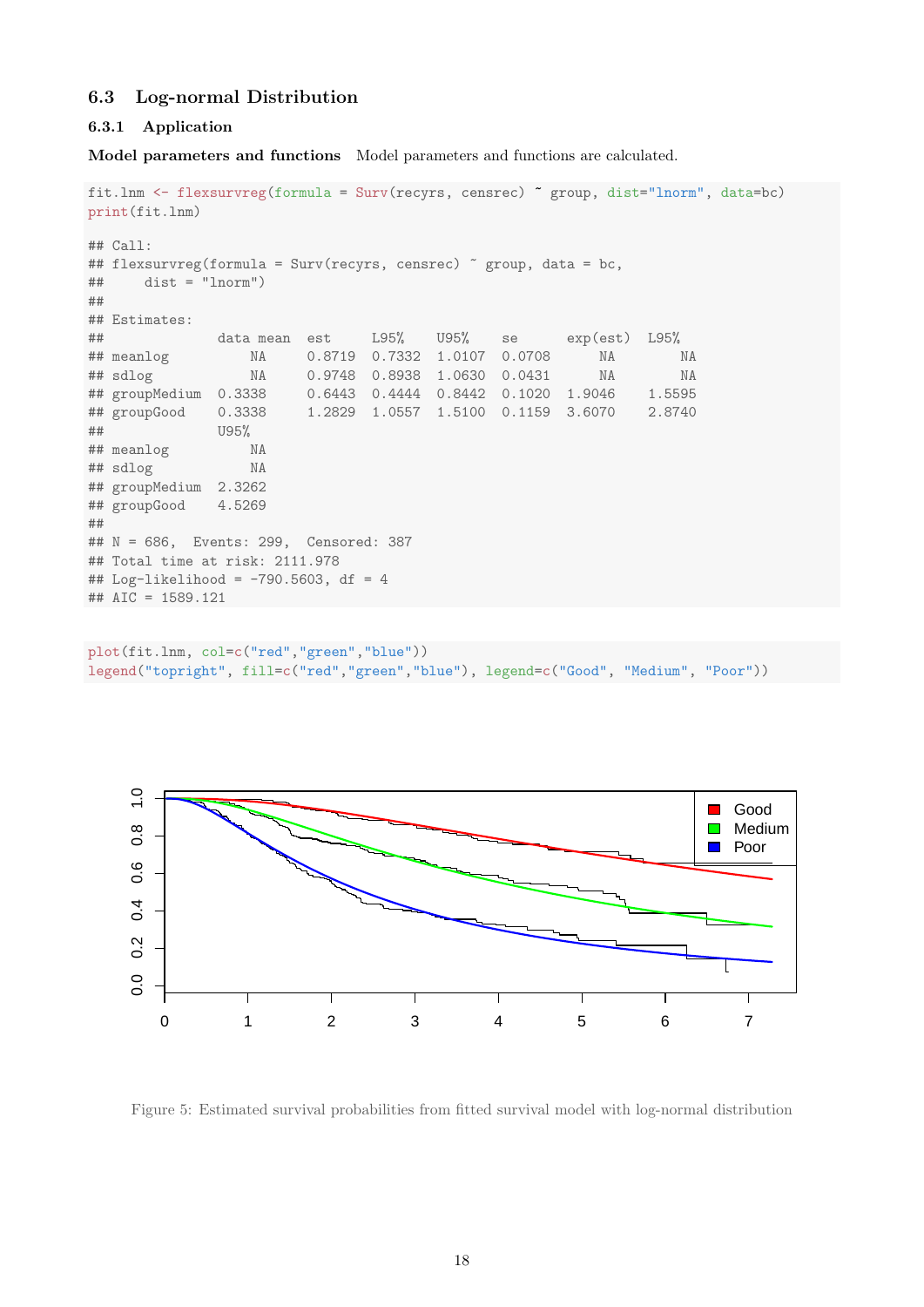Functions are parametrized with the estimated coefficients for the reference group (ie "poor" prognosis) and comparison group (ie "good" prognosis):

```
# Probability Density Functions
f0 \leftarrow function(x,meanlog = coef(fit.lnm)["meanlog"],
               sdlog = exp(coef(fit.lnm)["sdlog"]))dlnorm(x=x, meanlog=meanlog, sdlog=sdlog)
}
f1 \leftarrow function(x,meanlog = coef(fit.lnm)["meanlog"]+coef(fit.lnm)["groupGood"],
               sdlog = exp(coef(fit.lnm)["sdlog"]))dlnorm(x=x, meanlog=meanlog, sdlog=sdlog)
}
ft \leftarrow function(x){ (f0(x) + f1(x))}
# Survival functions
SO \leftarrow function(x,meanlog = coef(fit.lnm)["meanlog"],
               sdlog = exp(coef(fit.lnm)["sdlog"]))plnorm(q=x, meanlog=meanlog, sdlog=sdlog, lower=FALSE)
}
S1 \leftarrow function(x,meanlog = coef(fit.lnm)["meanlog"]+coef(fit.lnm)["groupGood"],
               sdlog = exp(coef(fit.lnm)["sdlog"]))plnorm(q=x, meanlog=meanlog, sdlog=sdlog, lower=FALSE)
}
St <- function(x){ ( S0(x) * f0(x) + S1(x) * f1(x) ) / ( f0(x) + f1(x) ) }
## St <- function(x){ (SO(x) + S1(x))/2} ## assuming same number of events
# Hazard functions
h0 <- function(x, f=f0, S=S0){f(x)/S(x)}
h1 <- function(x, f=f1, S=S1)\{f(x)/S(x)\}
```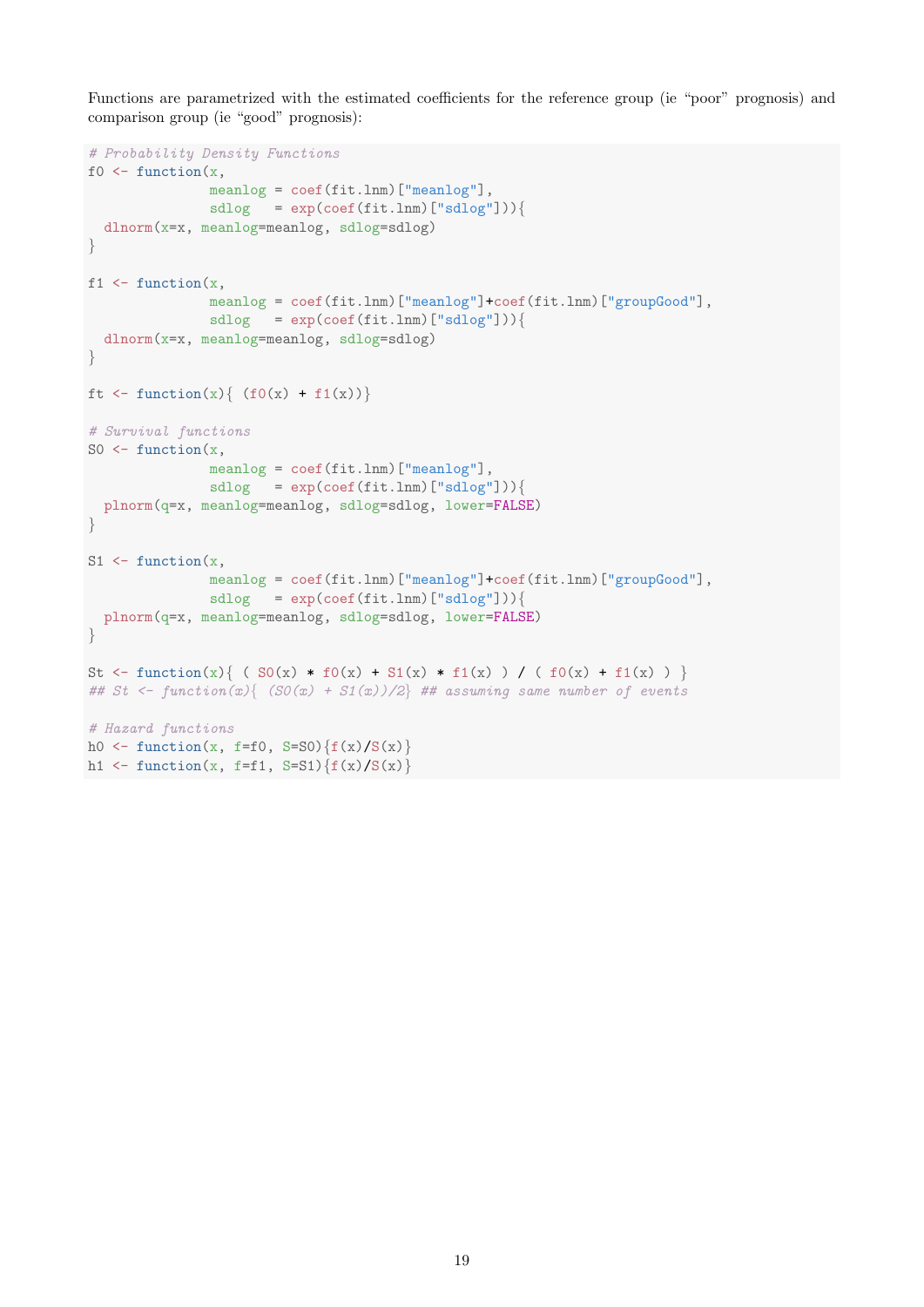sAHR The sAHR ("simple" definition) is:

```
## sAHR for max/2 FU period (50%)
sahr.maxt50p <- calcAHRsmp(x=max(bc$recyrs)/2, h0=h0, h1=h1, ft=ft, wt=St)
print(sahr.maxt50p)
## [1] 0.09965374
## gAHR for max FU period (100%)
sahr.maxt100p <- calcAHRsmp(x=max(bc$recyrs), h0=h0, h1=h1, ft=ft, wt=St)
print(sahr.maxt100p)
## [1] 0.1772884
```

```
ff \leftarrow function(x) {calcAHRsmp(x=x, h0=h0, h1=h1, ft=ft, wt=St)}
tt \leq seq(0.2, 10, 0.1)yy <- sapply(tt, FUN=ff)
plot(tt, yy, ylim=c(0,1), xlab="TIME", ylab="P(Survival)")
```


Figure 6: AHR(simple) for log-normal distribution over time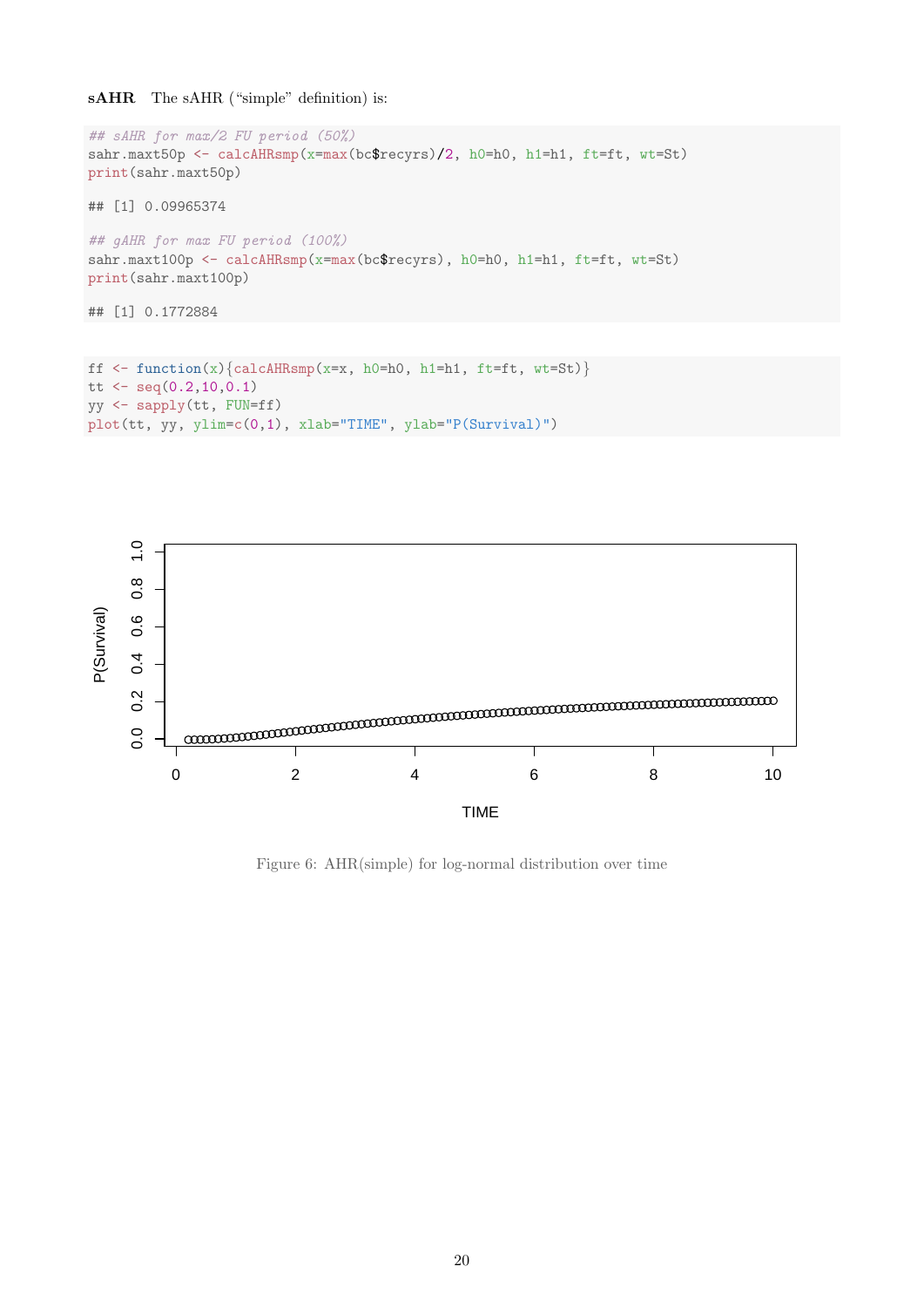### gAHR The AHR ("geometric" definition) is:

```
## gAHR for max/2 FU period (50%)
gahr.maxt50p <- calcAHRgeo(x=max(bc$recyrs)/2, h0=h0, h1=h1, ft=ft, wt=St)
print(gahr.maxt50p)
## [1] 0.292448
## gAHR for max FU period (100%)
gahr.maxt100p <- calcAHRgeo(x=max(bc$recyrs), h0=h0, h1=h1, ft=ft, wt=St)
print(gahr.maxt100p)
## [1] 0.2346106
```

```
ff \leftarrow function(x) {calcAHRgeo(x=x, h0=h0, h1=h1, ft=ft, wt=St)}
tt \leq seq(0.2, 10, 0.1)yy <- sapply(tt, FUN=ff)
plot(tt, yy, ylim=c(0,1), xlab="TIME", ylab="P(Survival)")
```


Figure 7: AHR(geo) for log-normal distribution over time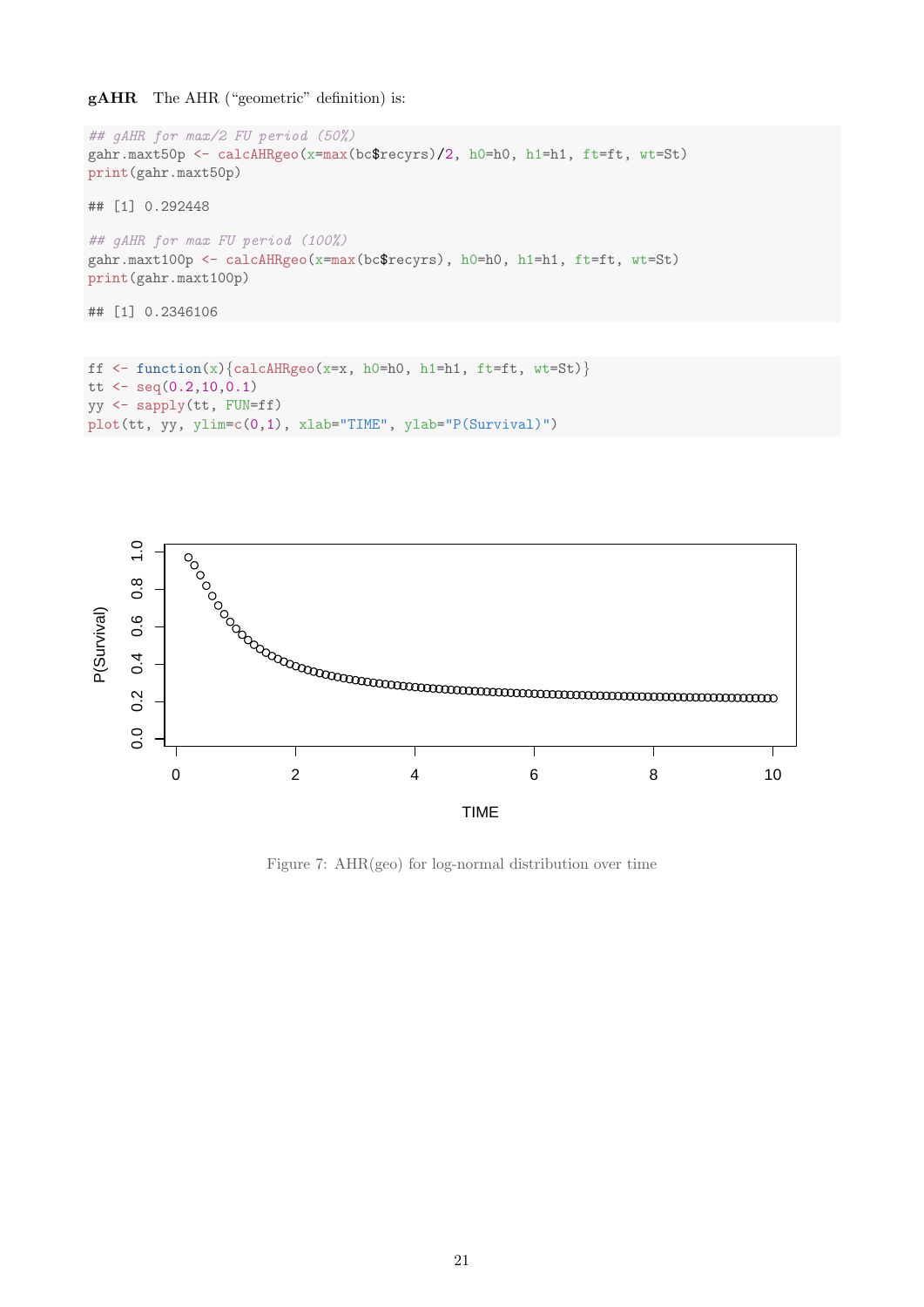```
AHR(OC) The AHR ("odds of concordance") is:
```

```
## AHR for max/2 FU period (50%)
ahr.maxt50p <- calcAHRoc(x=max(bc$recyrs)/2, f0=f0, f1=f1, S0=S0, S1=S1)
cat("The average HR (good:poor) for patients with a follow-up period of",
    round(max(bc$recyrs)/2), "years",
    "\nthe average hazard ratio (odds of concordance) is ",
    round(ahr.maxt50p, 4), ".")
## The average HR (good:poor) for patients with a follow-up period of 4 years
## the average hazard ratio (odds of concordance) is 0.1606.
## AHR for max FU period (100%)
ahr.maxt100p <- calcAHRoc(x=max(bc$recyrs), f0=f0, f1=f1, S0=S0, S1=S1)
cat("The average HR (good:poor) for patients with a follow-up period of",
    round(max(bc$recyrs)), "years",
    "\nthe average hazard ratio (odds of concordance) is ",
    round(ahr.maxt100p, 4), ".")
## The average HR (good:poor) for patients with a follow-up period of 7 years
## the average hazard ratio (odds of concordance) is 0.1974.
ff \leftarrow function(x) {calcAHRoc(x, f0, f1, S0, S1) }
```

```
tt \leq seq(0.2, 10, 0.1)yy <- sapply(tt, FUN=ff)
plot(tt, yy, ylim=c(0,1), xlab="TIME", ylab="P(Survival)")
```


Figure 8: AHR(OC) for log-normal distribution over time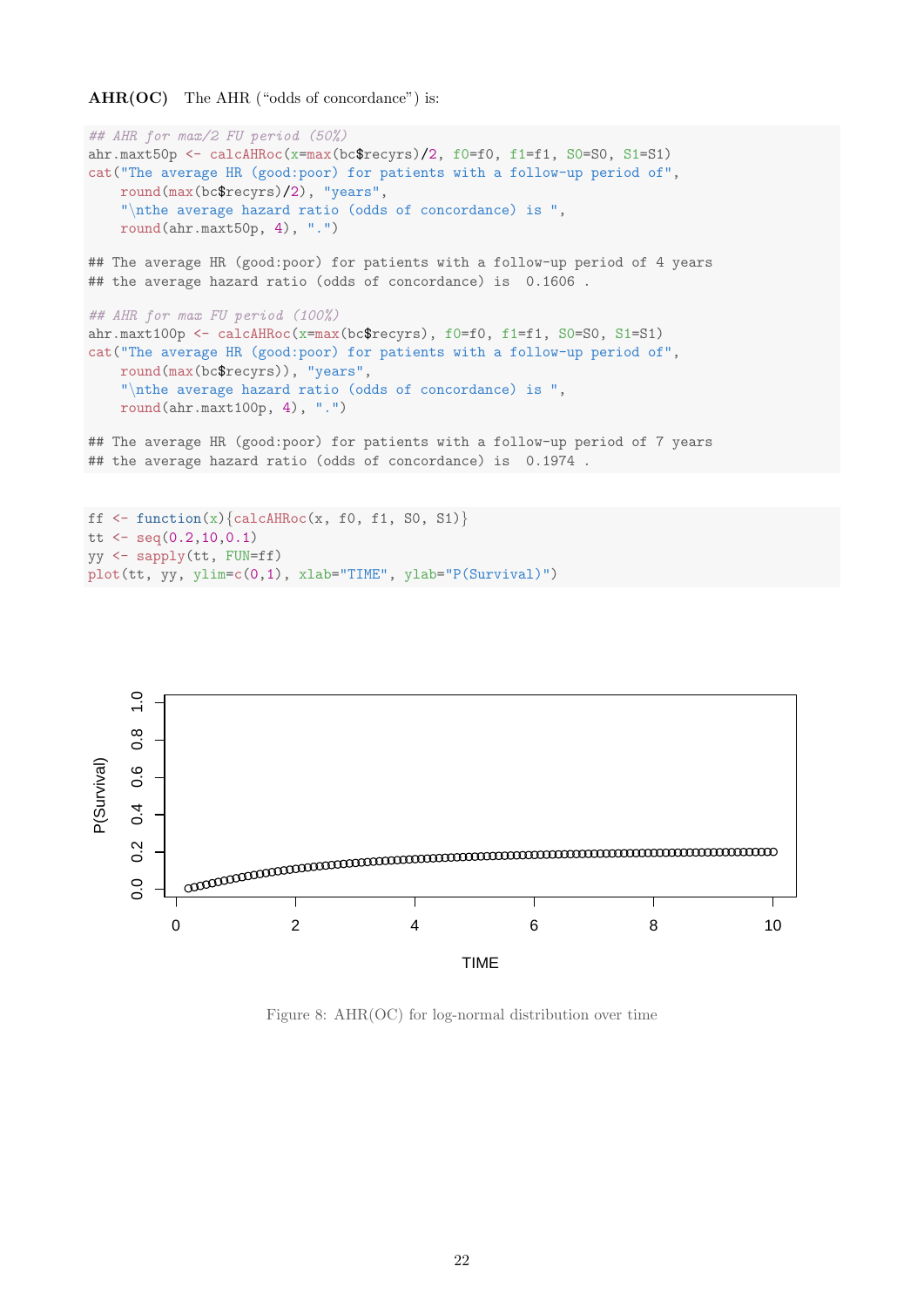### <span id="page-22-0"></span>6.3.2 Theory

The probability density function (PDF) of the log-normal distribution with  $\mu$  as the mean and  $\sigma$  as the standard deviation of the logarithm is (cf ?dlnorm):

$$
f(x) = \frac{1}{\sqrt{2 \cdot \pi} \cdot \sigma \cdot x} \cdot \exp\left(-\frac{(\log(x) - \mu)^2}{2 \cdot \sigma^2}\right)
$$
 (56)

The formula for the *cumulative density function* (CDF) (cf ?plnorm) is not given. The formula for the *survival* function (1-CDF) (cf ?plnorm(..., lower=FALSE)) is not given. The formula for the hazard function is not given (cf dlnorm(...)/plnorm(..., lower=FALSE)).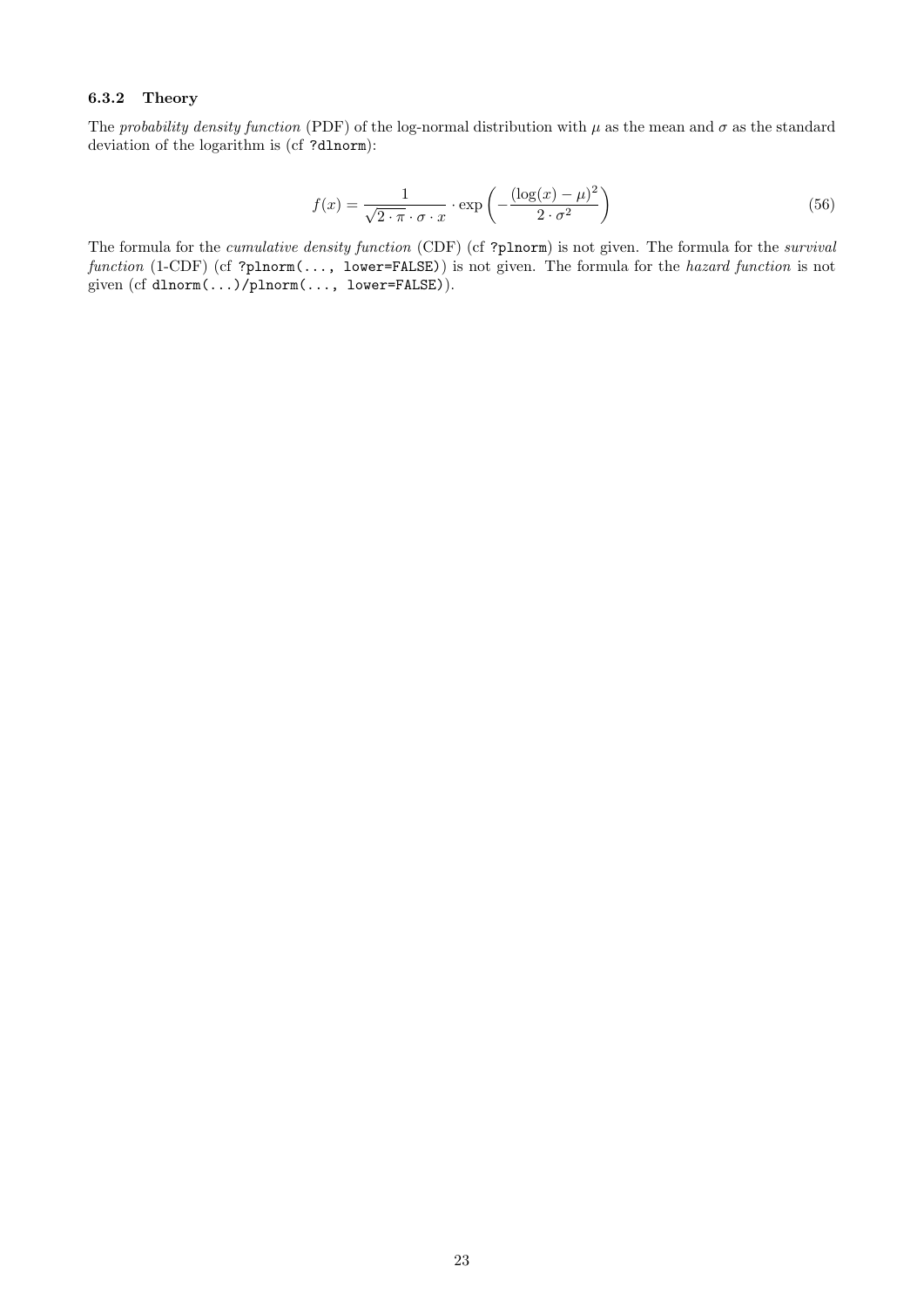### <span id="page-23-0"></span>6.4 Generalized Gamma Distribution

#### <span id="page-23-1"></span>6.4.1 Application

Model parameters and functions Model parameters and functions are calculated.

```
fit.ggm <- flexsurvreg(formula = Surv(recyrs, censrec) ~ group, dist="gengamma", data=bc)
print(fit.ggm)
## Call:
## flexsurvreg(formula = Surv(recyrs, censrec) ~ group, data = bc,
## dist = "gengamma")
##
## Estimates:
## data mean est L95% U95% se exp(est)
## mu NA 0.6552 0.4276 0.8829 0.1161 NA
## sigma NA 1.0561 0.9622 1.1591 0.0502 NA
## Q NA -0.5926 -1.0589 -0.1263 0.2379 NA
## groupMedium 0.3338 0.6338 0.4299 0.8376 0.1040 1.8847
## groupGood 0.3338 1.2831 1.0638 1.5023 0.1119 3.6076
## L95% U95%
## mu NA NA
## sigma NA NA
## Q NA NA
## groupMedium 1.5370 2.3109
## groupGood 2.8973 4.4921
##
## N = 686, Events: 299, Censored: 387
## Total time at risk: 2111.978
## Log-likelihood = -787.3636, df = 5
## AIC = 1584.727
```
plot(fit.ggm, col=c("red","green","blue")) legend("topright", fill=c("red","green","blue"), legend=c("Good", "Medium", "Poor"))



Figure 9: Estimated survival probabilities from fitted survival model with generalized gamma distribution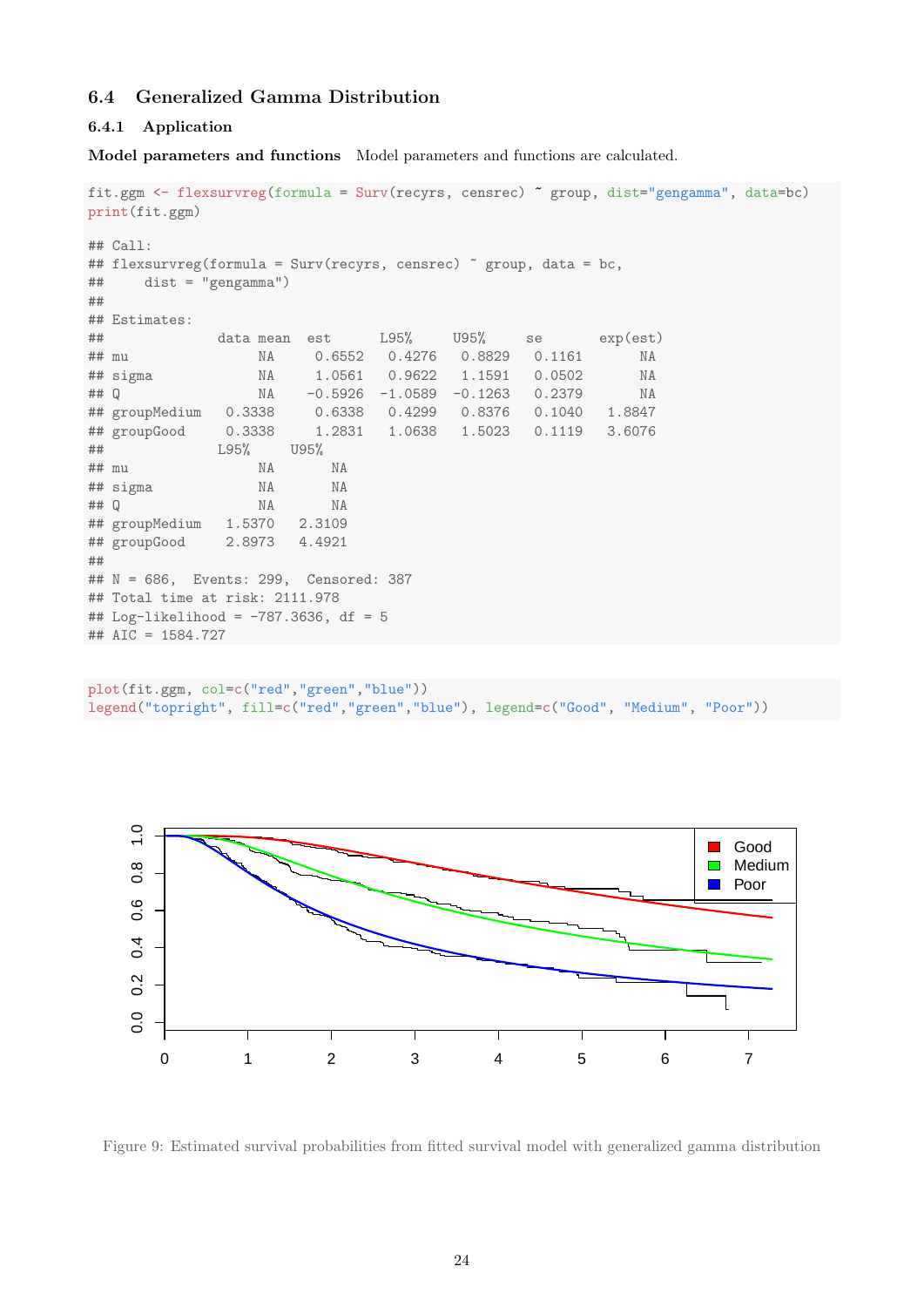Functions are parametrized with the estimated coefficients for the reference group (ie "poor" prognosis) and comparison group (ie "good" prognosis):

```
# Probability Density Functions
f0 \leftarrow function(x,mu = \text{coeff}(fit, \text{ggm})["mu"],
                sigma =exp(coef(fit.ggm)["sigma"]),
                Q = \text{coeff}(\text{fit.}ggm) ["Q"]){
  dgengamma(x=x, mu=mu, sigma=sigma, Q=Q)
}
f1 \leftarrow function(x,mu = coef(fit.ggm)["mu"]+coef(fit.ggm)["groupGood"],
                sigma =exp(coef(fit.ggm)["sigma"]),
                Q = \text{coeff}(\text{fit.}ggm) ["Q"]){
  dgengamma(x=x, mu=mu, sigma=sigma, Q=Q)
}
ft \leftarrow function(x) { (f0(x) + f1(x))}
# Cumulative Density Functions
SO \leftarrow function(x,mu = \text{coeff}(\text{fit.}ggm)["mu"],
                sigma =exp(coef(fit.ggm)["sigma"]),
                Q = \text{coeff}(\text{fit.}ggm) ["Q"]){
  pgengamma(q=x, mu=mu, sigma=sigma, Q=Q, lower=FALSE)
}
S1 \leftarrow function(x,mu = coef(fit.ggm)["mu"]+coef(fit.ggm)["groupGood"],
                sigma =exp(coef(fit.ggm)["sigma"]),
                Q = \text{coeff}(\text{fit.}ggm) ["Q"]) {
  pgengamma(q=x, mu=mu, sigma=sigma, Q=Q, lower=FALSE)
}
St <- function(x){ ( S0(x) * f0(x) + S1(x) * f1(x) ) / ( f0(x) + f1(x) ) }
## St <- function(x) { (SO(x) + S1(x))/2 ## assuming same number of events
## Hazard functions
h0 <- function(x,mu = \text{coeff}(\text{fit.}ggm)["mu"],
                sigma =exp(coef(fit.ggm)["sigma"]),
                Q = \text{coeff}(\text{fit.}ggm) ["Q"]) {
  hgengamma(x=x, mu=mu, sigma=sigma, Q=Q)
}
h1 \leq function(x,mu = coef(fit.ggm)["mu"]+coef(fit.ggm)["groupGood"],
                sigma =exp(coef(fit.ggm)["sigma"]),
                Q = \text{coeff}(\text{fit.}ggm) ["Q"]){
  hgengamma(x=x, mu=mu, sigma=sigma, Q=Q)
}
```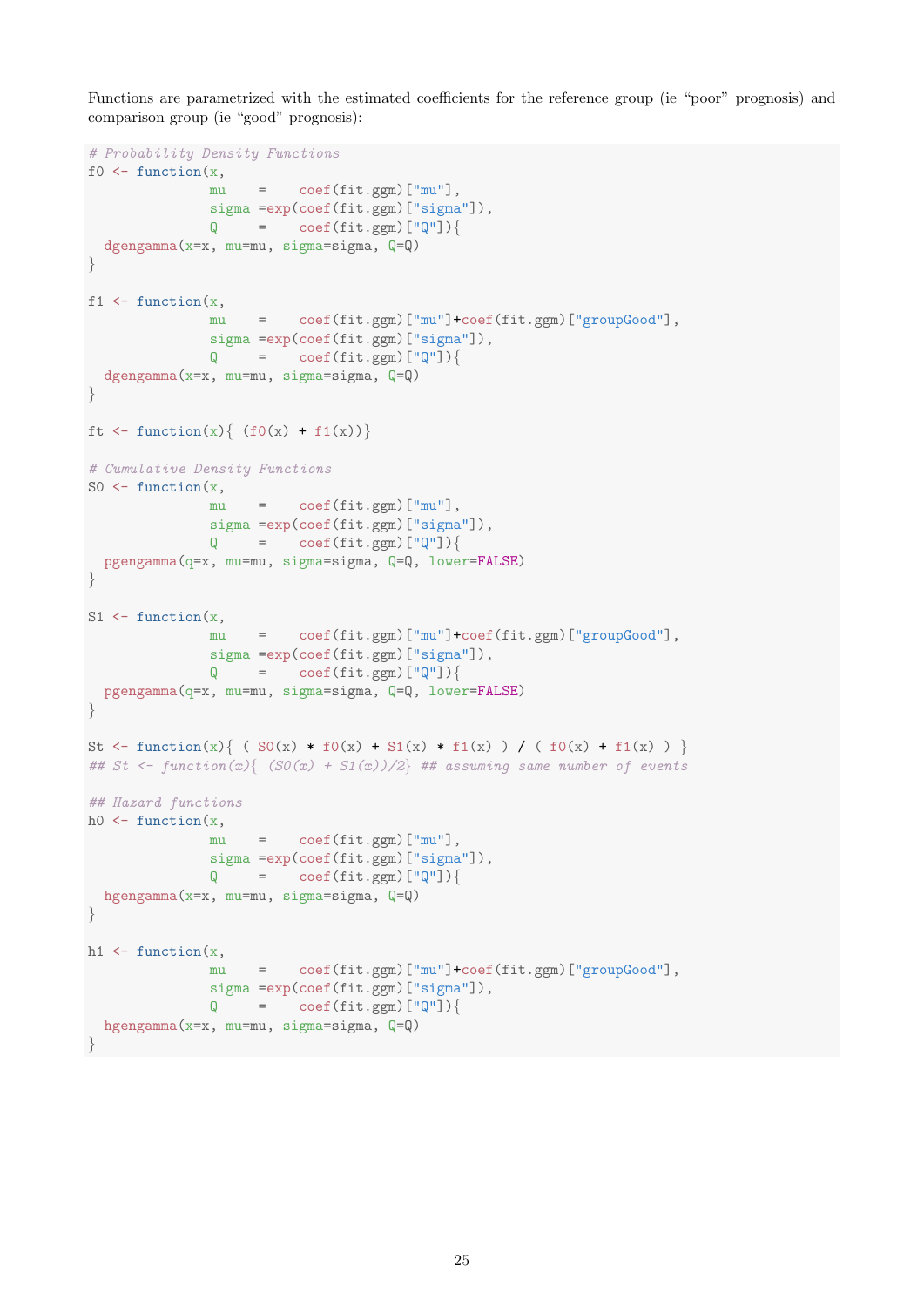sAHR The sAHR ("simple" definition) is:

```
## sAHR for max/2 FU period (50%)
sahr.maxt50p <- calcAHRsmp(x=max(bc$recyrs)/2, h0=h0, h1=h1, ft=ft, wt=St)
print(sahr.maxt50p)
## [1] 0.1131397
## gAHR for max FU period (100%)
sahr.maxt100p <- calcAHRsmp(x=max(bc$recyrs), h0=h0, h1=h1, ft=ft, wt=St)
print(sahr.maxt100p)
## [1] 0.2209214
```

```
ff \leftarrow function(x) {calcAHRsmp(x=x, h0=h0, h1=h1, ft=ft, wt=St)}
tt \leq seq(0.2, 10, 0.1)yy <- sapply(tt, FUN=ff)
plot(tt, yy, ylim=c(0,1), xlab="TIME", ylab="P(Survival)")
```


Figure 10: AHR(simple) for gen-gamma distribution over time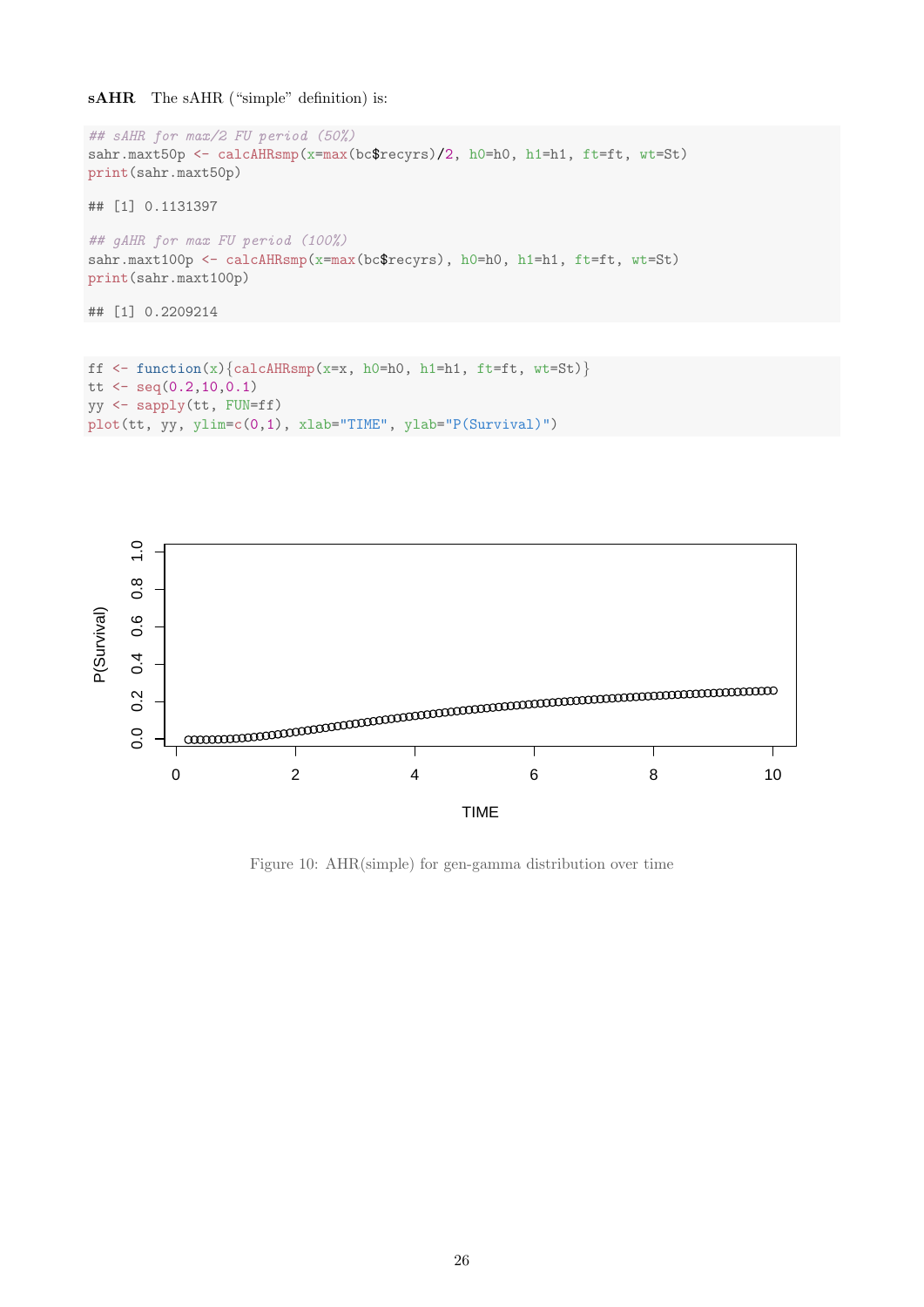### gAHR The AHR ("geometric" definition) is:

```
## gAHR for max/2 FU period (50%)
gahr.maxt50p <- calcAHRgeo(x=max(bc$recyrs)/2, h0=h0, h1=h1, ft=ft, wt=St)
print(gahr.maxt50p)
## [1] 0.2555621
## gAHR for max FU period (100%)
gahr.maxt100p <- calcAHRgeo(x=max(bc$recyrs), h0=h0, h1=h1, ft=ft, wt=St)
print(gahr.maxt100p)
## [1] 0.2217868
```

```
ff \leftarrow function(x) {calcAHRgeo(x=x, h0=h0, h1=h1, ft=ft, wt=St)}
tt \leq seq(0.2, 10, 0.1)yy <- sapply(tt, FUN=ff)
plot(tt, yy, ylim=c(0,1), xlab="TIME", ylab="P(Survival)")
```


Figure 11: AHR(geo) for gen-gamma distribution over time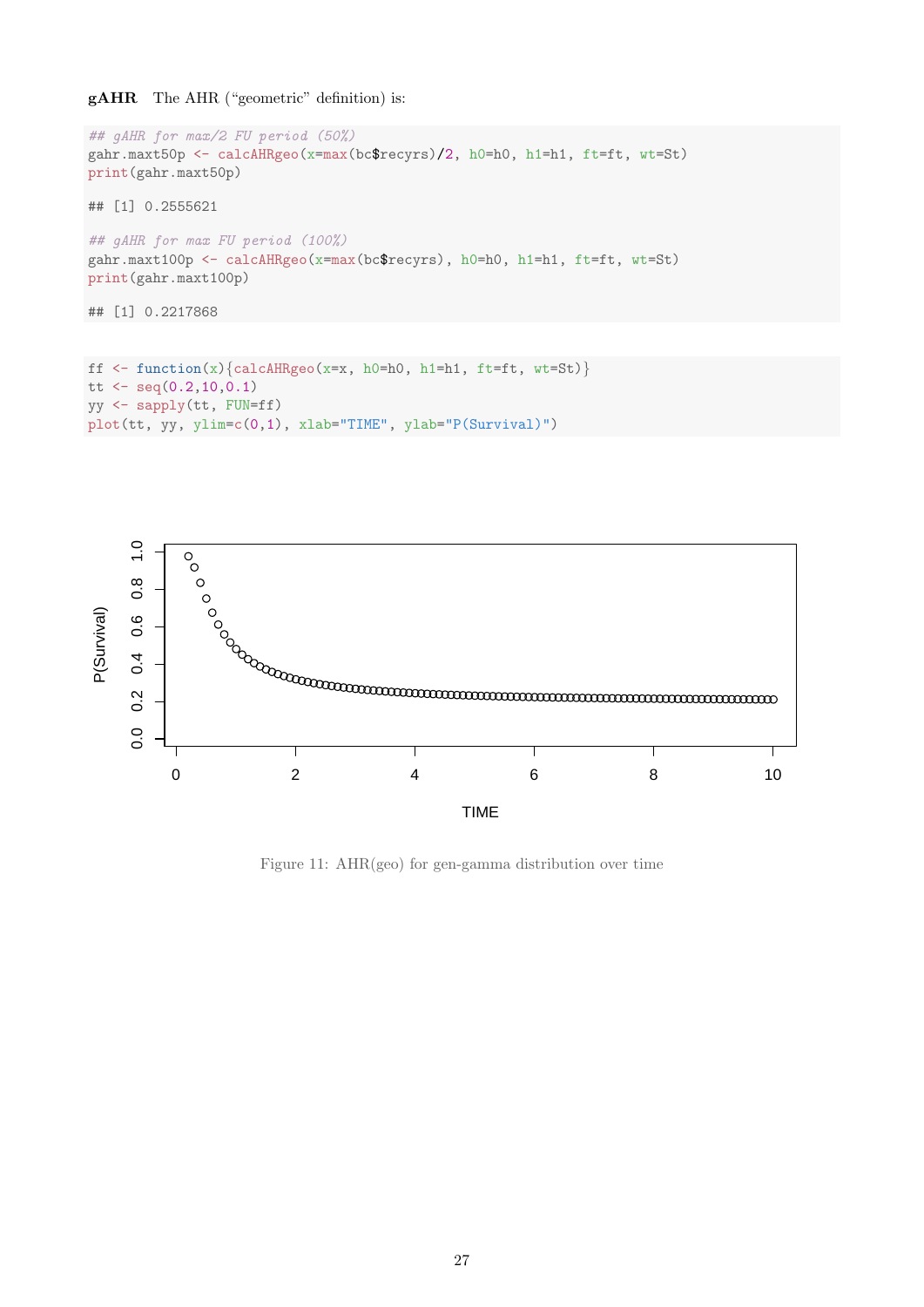AHR(OC) The AHR ("odds of concordance") is:

```
## AHR for max/2 FU period (50%)
ahr.maxt50p <- calcAHRoc(x=max(bc$recyrs)/2, f0=f0, f1=f1, S0=S0, S1=S1)
cat("The average HR (good:poor) for patients with a follow-up period of",
    round(max(bc$recyrs)/2), "years",
    "\nthe average hazard ratio (odds of concordance) is ",
    round(ahr.maxt50p, 4), ".")
## The average HR (good:poor) for patients with a follow-up period of 4 years
## the average hazard ratio (odds of concordance) is 0.1711.
## AHR for max FU period (100%)
ahr.maxt100p <- calcAHRoc(x=max(bc$recyrs), f0=f0, f1=f1, S0=S0, S1=S1)
cat("The average HR (good:poor) for patients with a follow-up period of",
    round(max(bc$recyrs)), "years",
    "\nthe average hazard ratio (odds of concordance) is ",
    round(ahr.maxt100p, 4), ".")
## The average HR (good:poor) for patients with a follow-up period of 7 years
## the average hazard ratio (odds of concordance) is 0.2271.
ff \leftarrow function(x) {calcAHRoc(x, f0, f1, S0, S1) }
```

```
tt \leq seq(0.2, 10, 0.1)yy <- sapply(tt, FUN=ff)
plot(tt, yy, ylim=c(0,1), xlab="TIME", ylab="P(Survival)")
```


Figure 12: AHR(OC) for gen-gamma distribution over time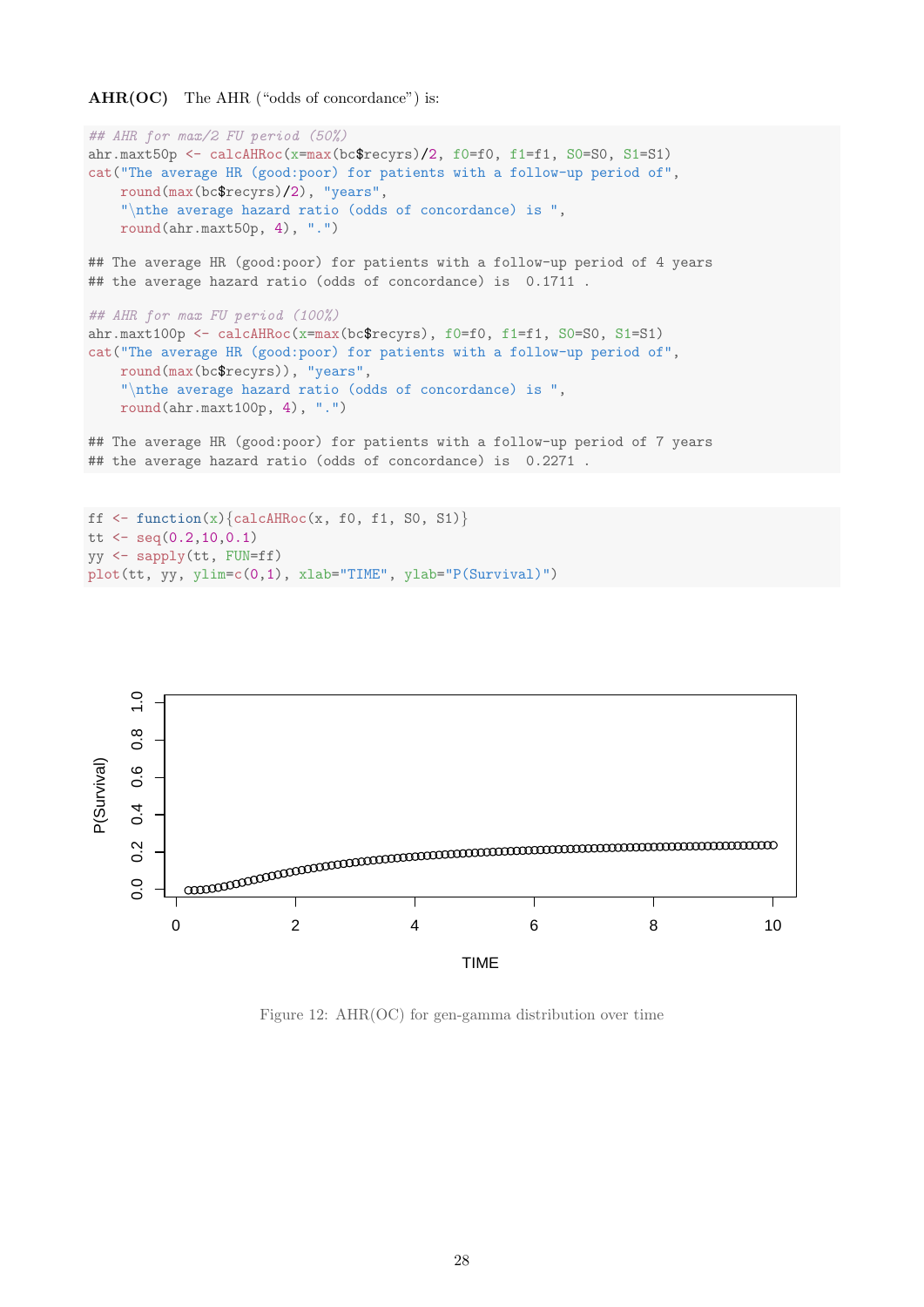#### <span id="page-28-0"></span>6.4.2 Theory

The probability density function of the generalized gamma function with 'location' parameter  $\mu$  and 'scale' parameter  $\sigma$  is (cf ?dgengamma):

$$
f(x|\mu, \sigma, Q) = |Q| \cdot (Q^{-2})^{Q^{-2}} / (\sigma \cdot x \cdot \Gamma(Q^{-2})) \cdot \exp(Q^{-2} \cdot (Q \cdot w - \exp(Q \cdot w)))
$$
\n
$$
g \sim \Gamma(Q^{-2}, 1)
$$
\n(58)

$$
(Q^{-2}, 1) \tag{58}
$$

$$
w = \log(Q^2 \cdot g)/Q \tag{59}
$$

$$
x = exp(\mu + \sigma \cdot w) \tag{60}
$$

The formula for the *cumulative density function* (CDF, cf ?pgengamma) is not given. The formula for the *survival* function (1-CDF, cf ?pgengamma(..., lower=FALSE)) is not given. The formula for the hazard function (cf ?hgengamma) is not given.

The parametrization of the dgengamma function (and related functions) is different from the original parametrization [\[Stacy, 1962\]](#page-29-4). An R function with the original parametrization is available in the flexsurv package (cf ?dgengamma.orig).

The generalized gamma distribution simplifies to the log-normal, Weibull, and gamma distributions with the following parameterisations (cf ?dgengamma (see [Cox et al. \[2007\]](#page-29-5)):

```
# Don't run:
# dgengamma(x, mu, sigma, Q=0) = dlnorm(x, mu, sigma)
# dgengamma(x, mu, sigma, Q=1) = dweibull(x, shape=1/sigma, scale=exp(mu))
# dgengamma(x, mu, sigma, Q=sigma) = dgamma(x, shape=1/sigma^2, rate=exp(-mu) / sigma^2)
```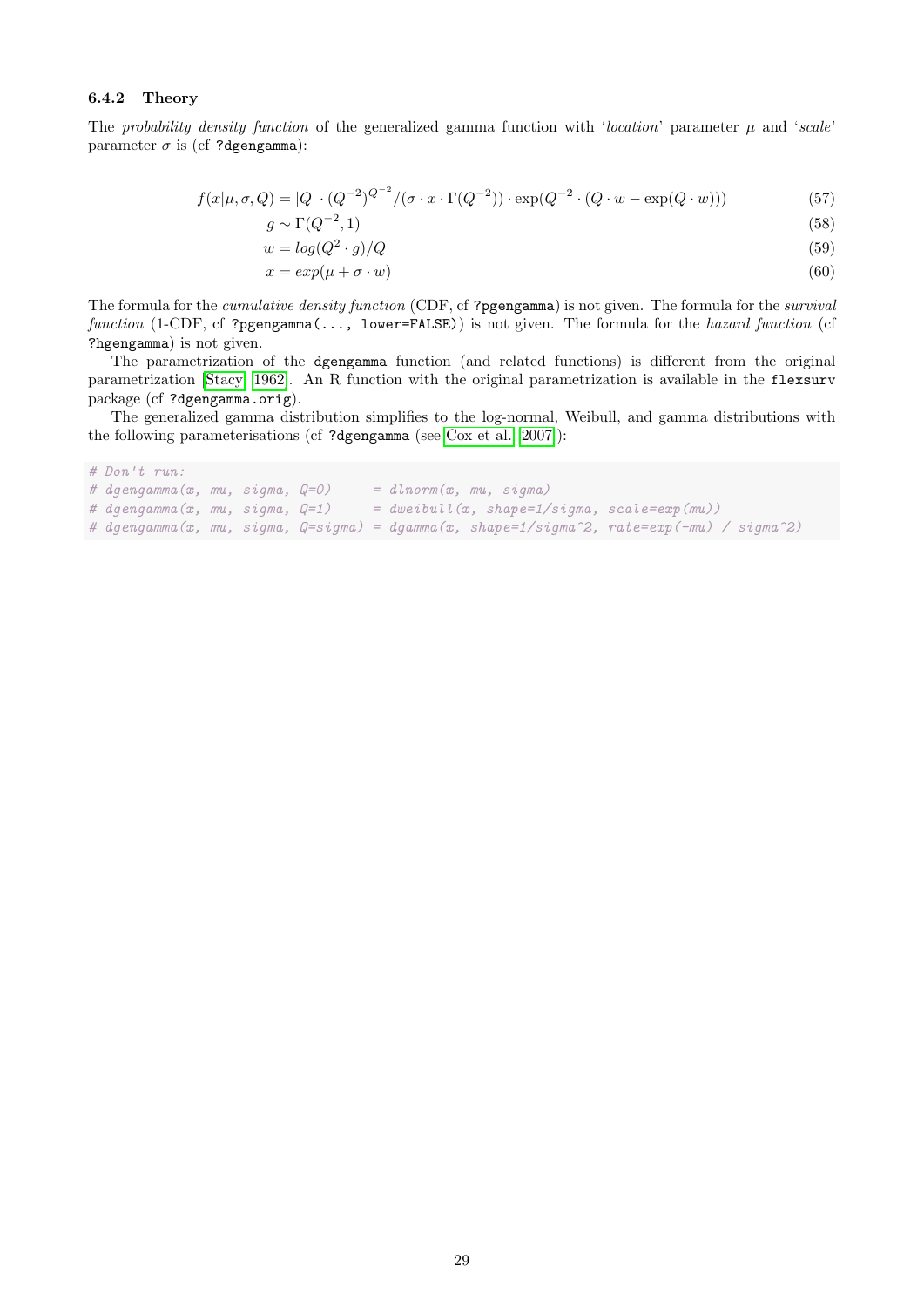# <span id="page-29-0"></span>References

- <span id="page-29-5"></span>Christopher Cox, Haitao Chu, Michael F. Schneider, and Alvaro Muoz. Parametric survival analysis and taxonomy of hazard functions for the generalized gamma distribution. Statistics in Medicine, 26(23):4352– 4374, October 2007. ISSN 0277-6715. doi: 10.1002/sim.2836.
- <span id="page-29-3"></span>Patrick Royston and Mahesh KB Parmar. Restricted mean survival time: an alternative to the hazard ratio for the design and analysis of randomized trials with a time-to-event outcome. BMC Medical Research Methodology, 13:152, December 2013. ISSN 1471-2288. doi: 10.1186/1471-2288-13-152. URL [https://doi.](https://doi.org/10.1186/1471-2288-13-152) [org/10.1186/1471-2288-13-152](https://doi.org/10.1186/1471-2288-13-152).
- <span id="page-29-2"></span>Michael Schemper, Samo Wakounig, and Georg Heinze. The estimation of average hazard ratios by weighted Cox regression. Statistics in Medicine, 28(19):2473–2489, August 2009. ISSN 1097-0258. doi: 10.1002/sim.3623.
- <span id="page-29-4"></span>E. W. Stacy. A Generalization of the Gamma Distribution. The Annals of Mathematical Statistics, 33(3): 1187–1192, September 1962. ISSN 0003-4851, 2168-8990. doi: 10.1214/aoms/1177704481. URL [https:](https://projecteuclid.org/euclid.aoms/1177704481) [//projecteuclid.org/euclid.aoms/1177704481](https://projecteuclid.org/euclid.aoms/1177704481).
- <span id="page-29-1"></span>Zhongheng Zhang. Parametric regression model for survival data: Weibull regression model as an example. Annals of Translational Medicine, 4(24), December 2016. ISSN 2305-5839. doi: 10.21037/atm.2016.08.45. URL <https://www.ncbi.nlm.nih.gov/pmc/articles/PMC5233524/>.